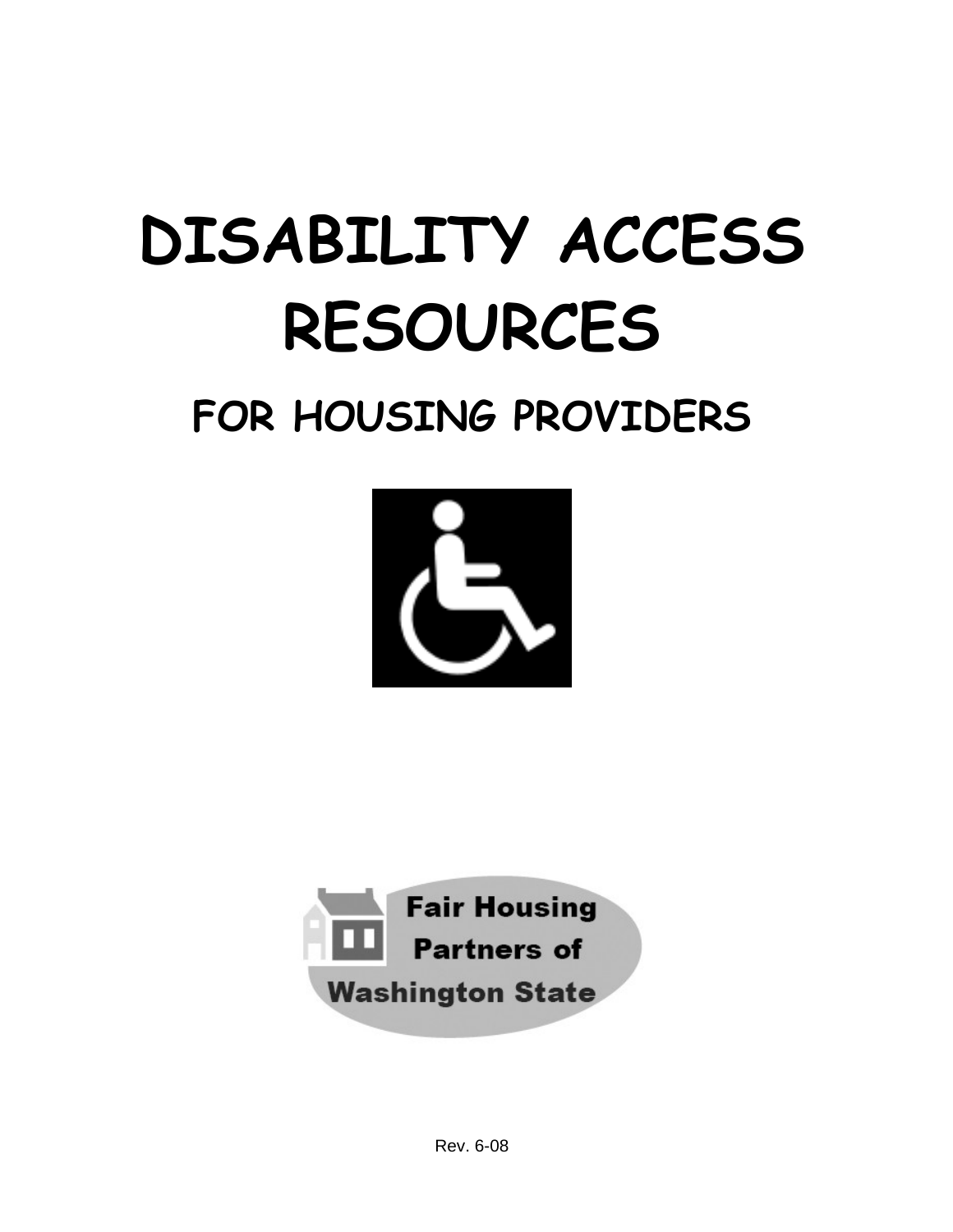## **Table of Contents**

| <b>Providing Quality Services to People with Disabilities</b>    | $\mathbf{2}$ |
|------------------------------------------------------------------|--------------|
| <b>Disability Language and Etiquette</b>                         | 6            |
| <b>Tips for Providing Written Materials in Alternate Formats</b> | 8            |
| Tips for Communicating with Deaf and Hard of Hearing People      | 11           |
| Tips for Using a Sign Language Interpreter                       | 15           |
| <b>Telecommunications Relay Services</b>                         | 19           |
| <b>TTY Use and Helpful Hints</b>                                 | 24           |

#### **Guidebook prepared by FAIR HOUSING PARTNERS OF WASHINGTON STATE**

**Washington State Human Rights Commission King County Office of Civil Rights Seattle Office for Civil Rights Tacoma Human Rights and Human Services Department Fair Housing Center of Washington Northwest Fair Housing Alliance** 

#### **Other publications available from the Fair Housing Partners**

**Fair Housing in Washington State: 100 Frequently Asked Questions Reasonable Accommodations for People with Disabilities Service Animals Tenant on Tenant Harassment Fair Housing Posters** 

**Contact agency: King County Office of Civil Rights**  400 Yesler Way, Room 260 Seattle, WA 98104-2683 206-296-7592, TTY 206-296-7596 www.metrokc.gov/dias/ocre/ho.htm

*Note: Inclusion in this resource list does not constitute endorsement by the Fair Housing Partners of Washington State, nor does omission imply non-endorsement. Our goal is to provide you with information on some available key resources. Please let us know If you are aware of a useful resource missing from this list.* 

#### **ALTERNATE FORMATS AVAILABLE UPON REQUEST**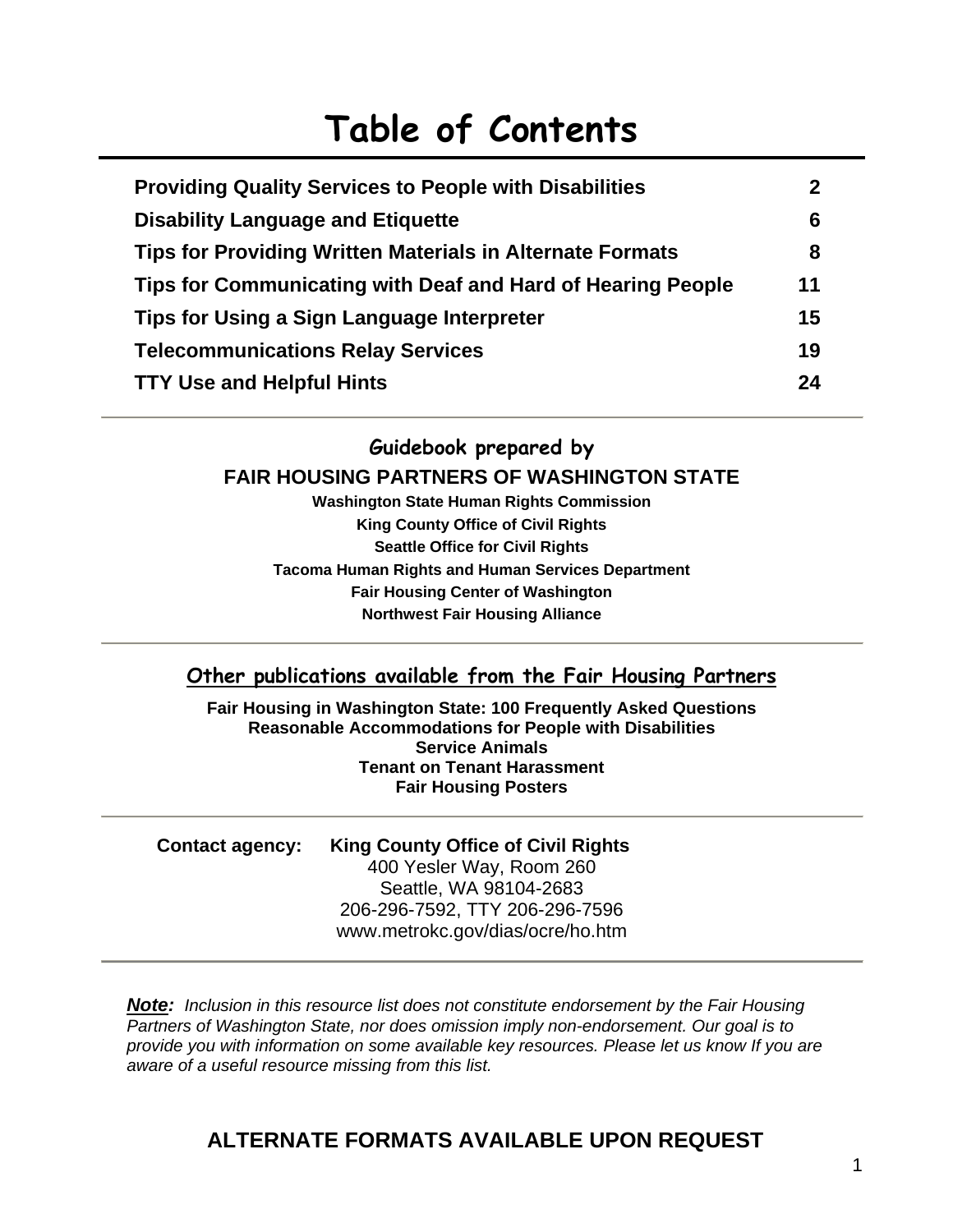## **PROVIDING QUALITY SERVICES TO PEOPLE WITH DISABILITIES**

#### **Key to Quality Service**

The key to providing quality services to people with disabilities is to remember that all people are individuals. People with disabilities come in all shapes and sizes with diverse personalities, abilities, interests, needs, and preferences – just like every other person. There are an estimated 54 million people with disabilities, or 20% of the population – the nation's largest minority group.

Below are some basic tips for interacting with people who have disabilities. Keep in mind that in most cases, the best way to learn how to accommodate people with disabilities is to ask them directly. When interacting with people who have disabilities, appropriate etiquette is based primarily on respect and courtesy. Listen and learn from what the person tells you regarding his or her needs.

#### **Serving People Who Have Disabilities**

- Most disabilities occur after childhood as a result of injury, disease, or disorders. Only one out of every six disabilities is present at birth.
- Two people with a similar disability may not be alike or have similar needs.
- Many disabilities are not apparent to a casual observer these are sometimes called "hidden" or "invisible" disabilities. Examples are diabetes, heart disease, cancer, epilepsy, sickle-cell anemia, organ transplant, or emphysema.
- Some disabilities are variable from day to day. Some conditions are progressive, becoming more severe over time. Keep this in mind if you notice a person who appears to be walking, talking or seeing fine one day, but not the next.
- Some disabling conditions involve pain, or require medication or treatments that have side effects. This may be the reason why a person with a disability exhibits restlessness, drowsiness, slurred speech, slowed reflexes, even irritability.
- Some people who are chemically sensitive experience uncomfortable or even dangerous symptoms in the presence of certain substances, such as scented personal products, cleaning products, and new carpeting or furniture. If necessary, move to a different location.
- Discuss private or personal matters in a private room to avoid staring or eavesdropping by other people.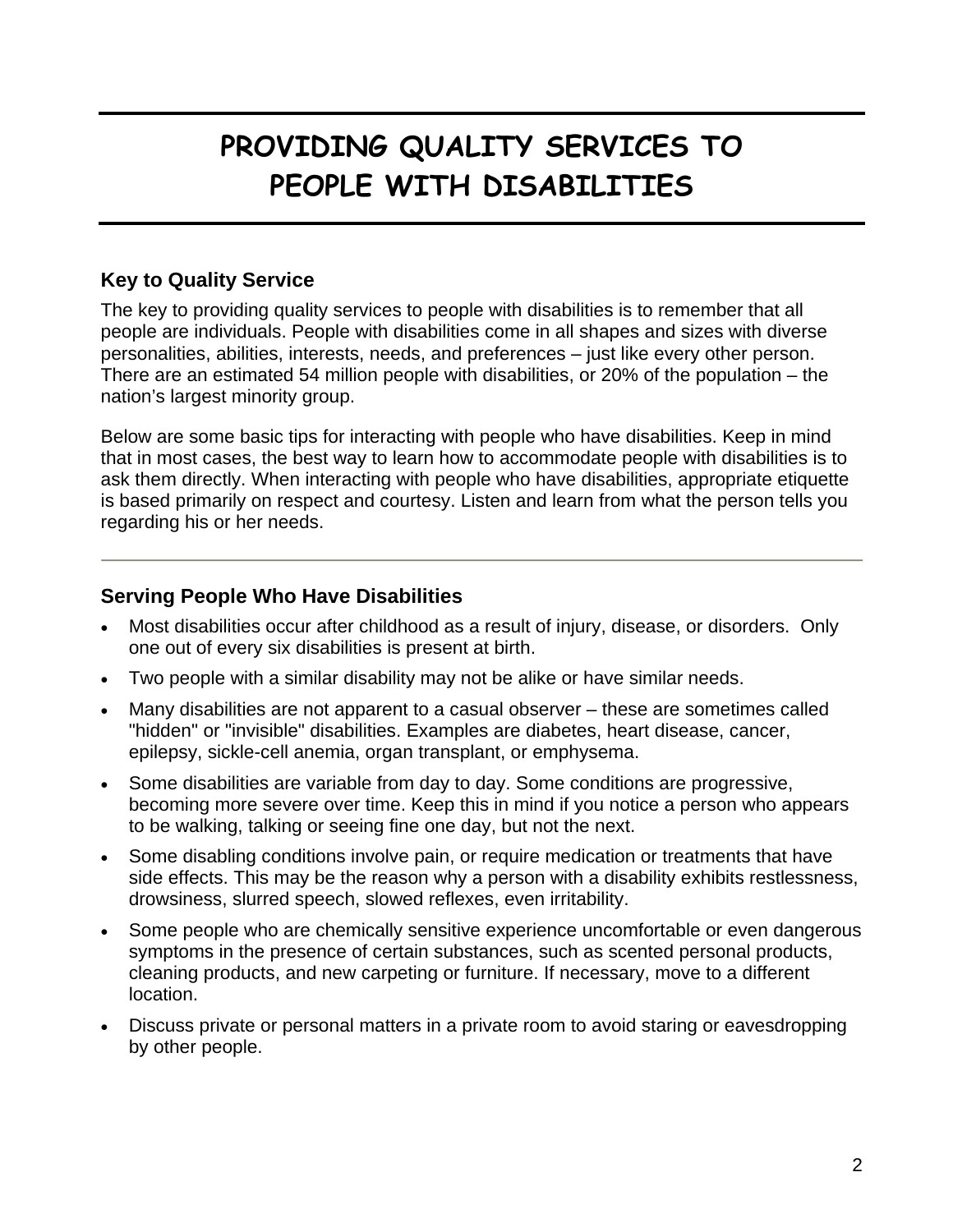#### **Serving People Who Are Deaf or Hard of Hearing**

- Get the person's attention before starting a conversation. Move into the person's field of vision or tap the person gently on the shoulder or arm.
- Identify who you are introduce yourself or show your name badge or business card.
- Look directly at the person face the light; speak clearly and in a normal tone of voice; use short, simple sentences; and keep your hands away from your face.
- Ask the person if it would be helpful to communicate by writing or by using a computer terminal to type back and forth.
- If the person uses a sign language interpreter, speak directly to the person, not to the interpreter.
- Someone who self-identifies as Deaf or hard of hearing may use either a voice telephone or a TTY. In either case, let the phone ring longer than usual.
- On the phone, speak clearly and be prepared to repeat the reason for the call and who you are.
- If you telephone a person who uses a TTY, call directly by TTY or use the Telecommunications Relay Service. Consider purchasing a TTY.

#### **Serving People Who Are Blind or Have Low Vision**

- Speak to the person when you approach. State clearly who you are and speak in a normal tone of voice.
- Never touch or distract a dog guide without first asking the owner for permission.
- To guide someone who is blind, let the person grasp your arm just above the elbow and the person will follow a half step behind. Note: While this technique is typical, some people may prefer to put a hand on your forearm or shoulder. Be open and flexible.
- Offer assistance if the person appears to have difficulty. Be descriptive when giving directions – give the person verbal information that is visually obvious to people who can see. For example, if you are approaching steps, mention how many and the direction.
- If you offer a seat, gently guide the person's hand on the back or arm of the chair.
- Ask if the person needs assistance signing forms. Offer to guide the person's hand to the appropriate space for signature.
- When dealing with money transactions, tell the person the denominations when you count out change.
- Tell the person when you are leaving never leave a person who is blind talking to an empty space.
- Make sure the person has picked up all personal possessions before leaving.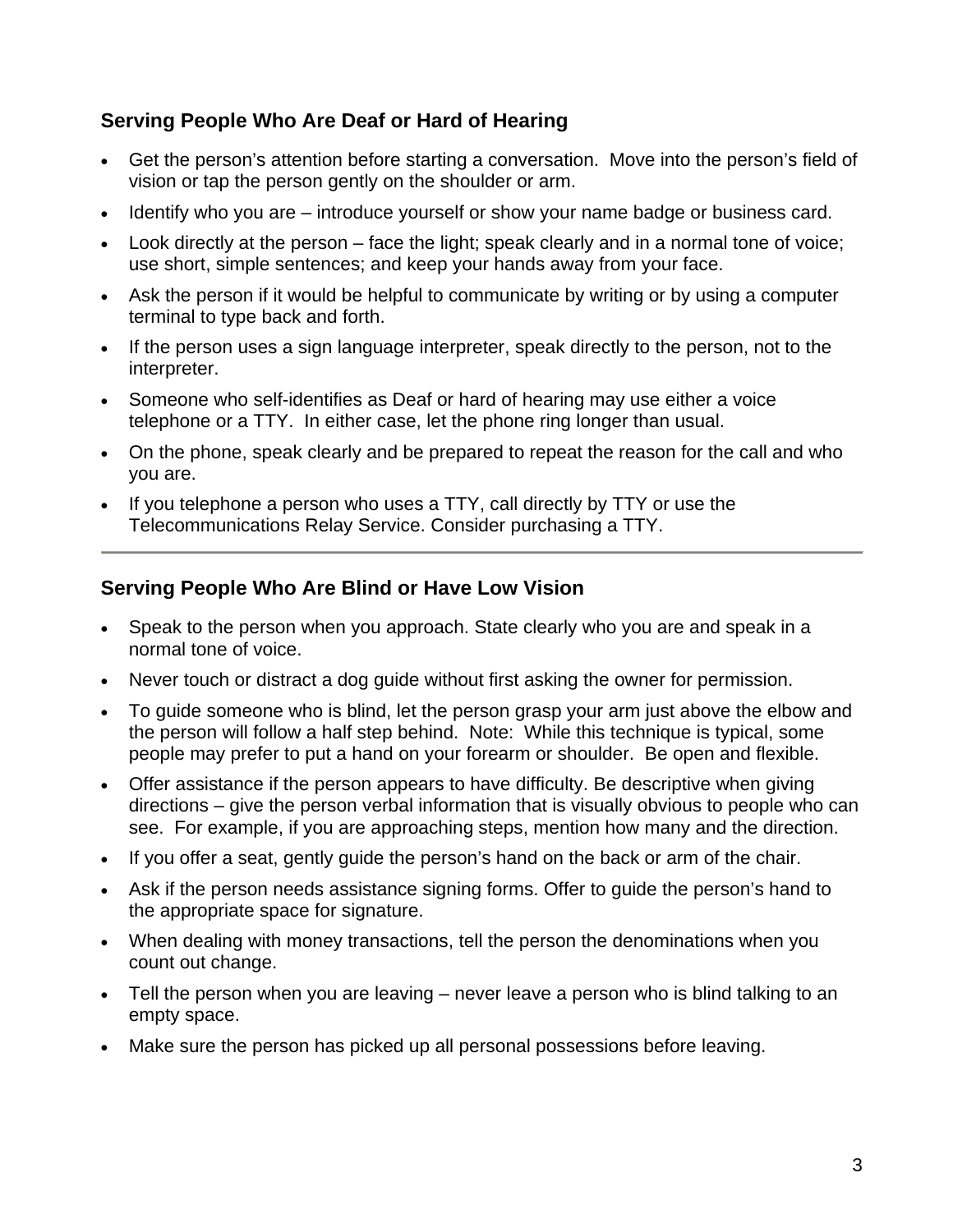#### **Serving People With Mobility Disabilities**

- Put yourself at a wheelchair user's eye level. If possible, sit next to the person when having a conversation.
- Do not lean on a wheelchair or any other assistive device. Ask first before pushing someone's wheelchair.
- Provide a clipboard as a writing surface if counters or reception desks are too high; come around to the customer side of the desk/counter during your interaction.
- Offer assistance if the person appears to have difficulty opening doors.
- Make sure there is a clear path of travel.
- Offer a chair if a person will be standing for a long time, or invite the person to go to the front of the line.
- Never touch or distract a service animal without first asking the owner for permission.
- If you make a telephone call, allow the phone to ring longer than usual to allow extra time for the person to reach the telephone.

#### **Serving People With Cognitive Disabilities**

- Offer assistance with and/or extra time for completion of forms, understanding written instructions, writing checks, and/or decision-making. Wait for the person to accept the offer of assistance; do not "over-assist."
- Speak clearly. Do not shout, exaggerate, or over-pronounce. Use a normal tone of voice and normal speed unless asked to slow down.
- Keep your concepts clear and concise. Use precise language and avoid complex sentences. Sometimes it is helpful to break down complicated concepts or processes into discrete one-by-one steps and deal with them sequentially.
- Be prepared to provide an explanation more than once.
- A person who has difficulty reading or writing may prefer to take forms home to complete.
- Be patient, flexible, and supportive. Take time to understand the person and make sure the person understands you.
- Consider moving to a quiet or private location, if in a public area with many distractions.

#### **Serving People With Speech Disabilities**

- If you do not understand something, do not pretend that you do. Ask the person to repeat the statement, then repeat it back to the person. Consider writing as an alternative means of communicating, but first ask the person if this is acceptable.
- Be patient; take as much time as necessary.
- Try to ask questions that require only short answers or a nod of the head.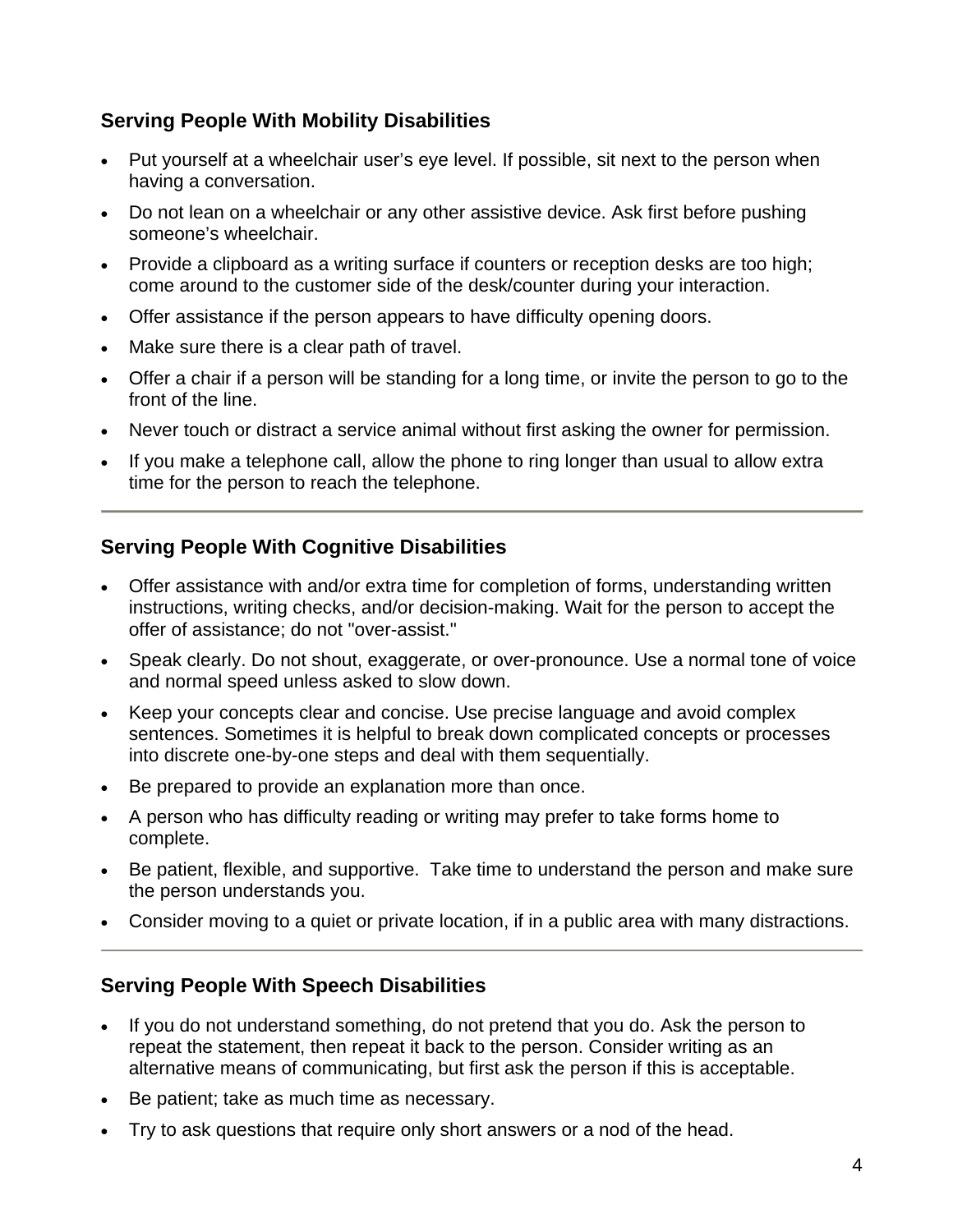- Concentrate on what the person is saying; focus on listening and communicating.
- Avoid barriers like glass partitions and distractions, such as noisy, public places.
- Do not speak for the person or attempt to finish her or his sentences. However, if communication continues to be very difficult, you may ask permission to try to finish sentences or clarify ideas. If okay with the person, then go ahead and use this strategy.
- If you and the person cannot work out a communication difficulty, ask if there is someone who could interpret for the person.
- If you telephone a person who has a speech disability and find that communication is not effective, consider using the Speech-to-Speech Relay Service (1-877-833-6741).
- Some individuals with speech disabilities use a TTY for telephone communications, so you may call directly by TTY or use the Telecommunications Relay Service (711). Consider purchasing a TTY.
- Discuss private or personal matters in a private room to avoid staring or eavesdropping by other people, as you would do for anyone.

#### **Remember . . .**

- Treat the person with dignity, respect, and courtesy.
- Listen to the person.
- Help the person feel comfortable.
- Maintain eye contact without staring.
- Offer assistance but do not insist.
- Ask the person to tell you the best way to help.
- Provide access to facilities and services.
- Relax and deal with unfamiliar situations in a calm, professional manner.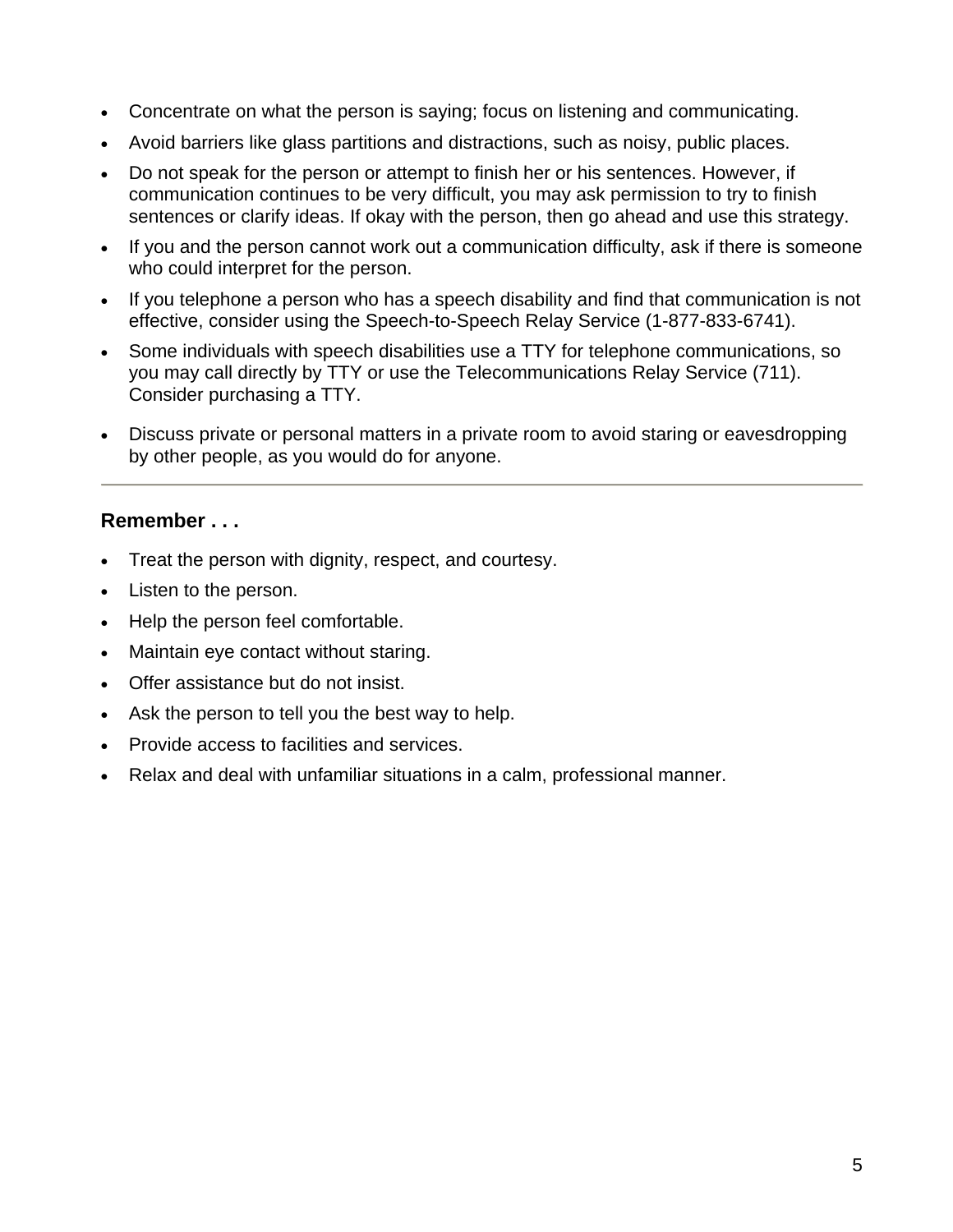## **DISABILITY LANGUAGE AND ETIQUETTE**

#### **LANGUAGE**

**Language is continually evolving**, and that includes language related to people with disabilities. Staying current is important, not to show that you are "politically correct" but to communicate effectively and with respect. What you say and write may enhance the dignity of people with disabilities or inadvertently reflect stereotypes and negative attitudes.

Some words and phrases don't recognize the broad range of capabilities of people with disabilities. People with disabilities don't need or want to be pitied, nor should they be considered "courageous" or "special" as they accomplish daily activities or work. Also, people are sometimes concerned that they will say the wrong thing, so they say nothing at all – further segregating people with disabilities.

**"Person First"** Refer to the person first, not the disability. For example, "person who uses a wheelchair" or "person who has arthritis" is preferred over "the wheelchair person" or "the arthritic," which define the disability as the person rather than as one aspect of his/her life. This general rule may be different within some communities, such as those who are blind or Deaf. Individuals in these groups often self-identify as "blind person" or "Deaf person." Also, mention the disability only when it is relevant to the discussion.

**"Handicap" and "disability" are not synonyms!** Disability is a generic term for a condition that may affect a person's mobility, hearing, vision, speech, or cognitive function (such as paraplegia, deafness, AIDS). Handicap describes a barrier that is environmental or attitudinal (such as no ramps or elevator, information not available in Braille, negative stereotypes).

#### **ETIQUETTE**

If you've never directly interacted with someone with a disability, it is not unusual to feel uncertain about what to do. Here are a few tips.

**Shaking hands** is usually welcome. People with limited hand use or who wear an artificial limb can usually shake hands. Shaking hands with the left hand is an acceptable greeting. With some, you may want to take the cue from the person with a disability. (If someone is blind, she won't see your extended hand; wait to see if she extends hers.)

**When talking with a disabled person**, look at and speak directly to that person rather than to a companion, aide, or sign language interpreter.

**Common words and phrases** are okay to use. For example, it's fine to say "see you later" to a blind person, or "Do you want to go for a walk?" to someone who uses a wheelchair.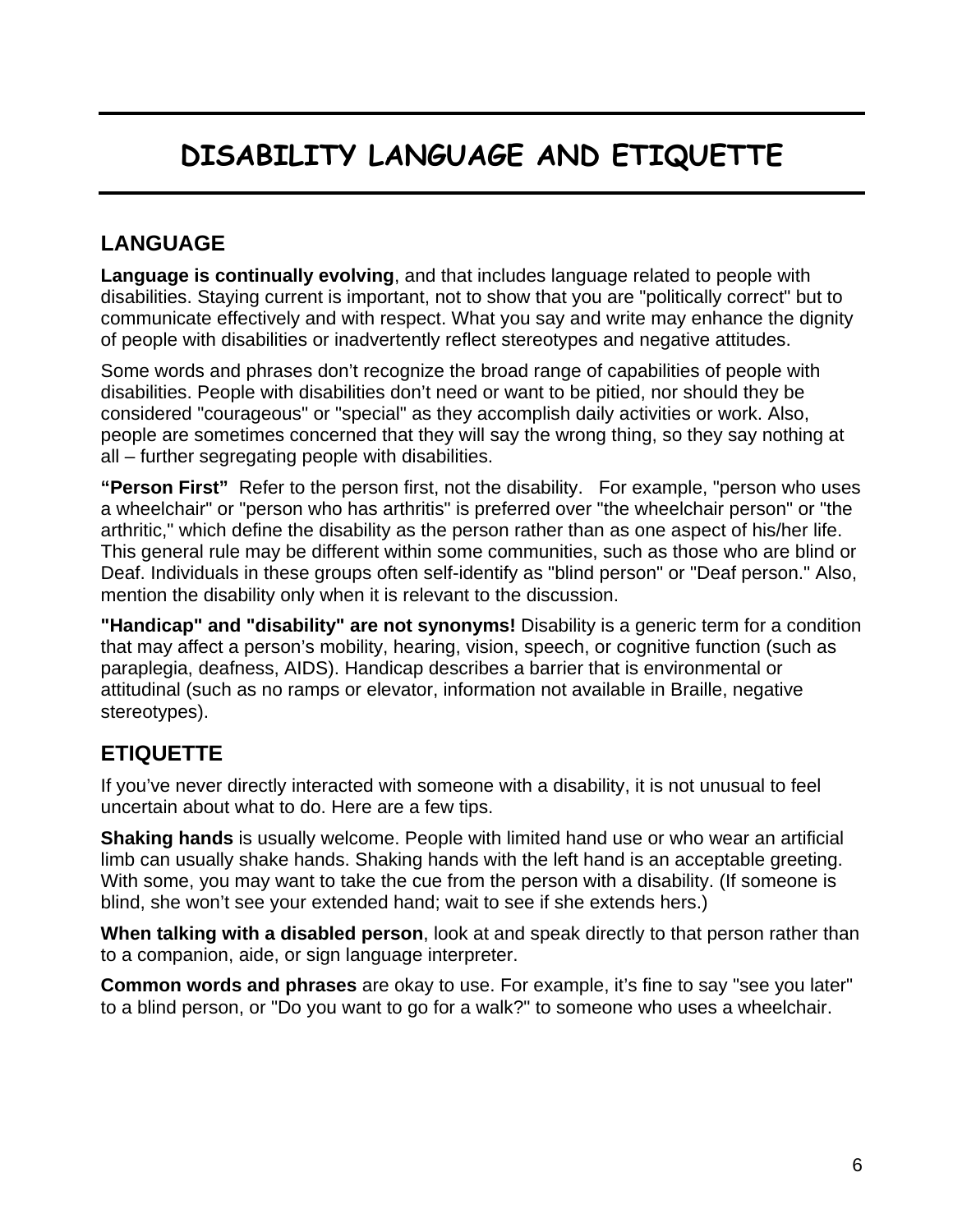#### **When referring to people with disabilities, choose words that reflect dignity and respect, such as:**

| <b>INAPPROPRIATE LANGUAGE</b>                                                      | <b>APPROPRIATE LANGUAGE</b>                                                                                    |
|------------------------------------------------------------------------------------|----------------------------------------------------------------------------------------------------------------|
| the disabled                                                                       | people with disabilities, the disability community<br>(disabled, an adjective, must be accompanied by a noun)  |
| the blind, the deaf                                                                | the blind community, the Deaf community                                                                        |
| crippled, suffers from, afflicted with,<br>stricken with, victim of, invalid       | has a disability, is a person with a disability, is physically<br>disabled, walks with a cane, uses leg braces |
| normal person, healthy, whole                                                      | non-disabled, able-bodied, person without disabilities                                                         |
| impaired, impairment                                                               | disabled, has a disability                                                                                     |
| handicap parking, disabled parking                                                 | accessible parking, disability parking                                                                         |
| wheelchair bound, confined to a<br>wheelchair, wheelchair person                   | wheelchair user, person who uses a wheelchair                                                                  |
| paraplegic, quadriplegic                                                           | man with paraplegia, woman who is paralyzed, person<br>with spinal cord injury                                 |
| hearing impaired, hearing impairment                                               | deaf, hard of hearing, late-deafened                                                                           |
| visually impaired, visual impairment                                               | low vision, partially sighted, blind                                                                           |
| dumb, mute                                                                         | person who does not speak, has difficulty speaking, uses<br>synthetic speech, is non-vocal, non-verbal         |
| stutterer, tongue-tied                                                             | person with a speech or communication disability                                                               |
| CP victim, spastic                                                                 | person with cerebral palsy                                                                                     |
| epileptic                                                                          | person with epilepsy, person with seizure disorder                                                             |
| fit, attack                                                                        | seizure, epileptic episode or event                                                                            |
| crazy, lunatic, insane, nuts, deranged,<br>psycho                                  | person with mental illness, person living with mental illness                                                  |
| retard, mentally defective, moron,<br>idiot, imbecile, Down's person,<br>mongoloid | person with an intellectual, cognitive, or developmental<br>disability                                         |
| slow learner, retarded, ADHD person                                                | has a learning disability, person with specific learning<br>disability, person with ADHD                       |
| dwarf, midget                                                                      | person of small stature, short stature; little person                                                          |
| birth defect                                                                       | congenital disability, disabled from birth                                                                     |
| post-polio person, suffered from polio                                             | person who had polio, person with post polio syndrome,<br>polio survivor                                       |
| homebound                                                                          | stay-at-home, hard for the person to get out                                                                   |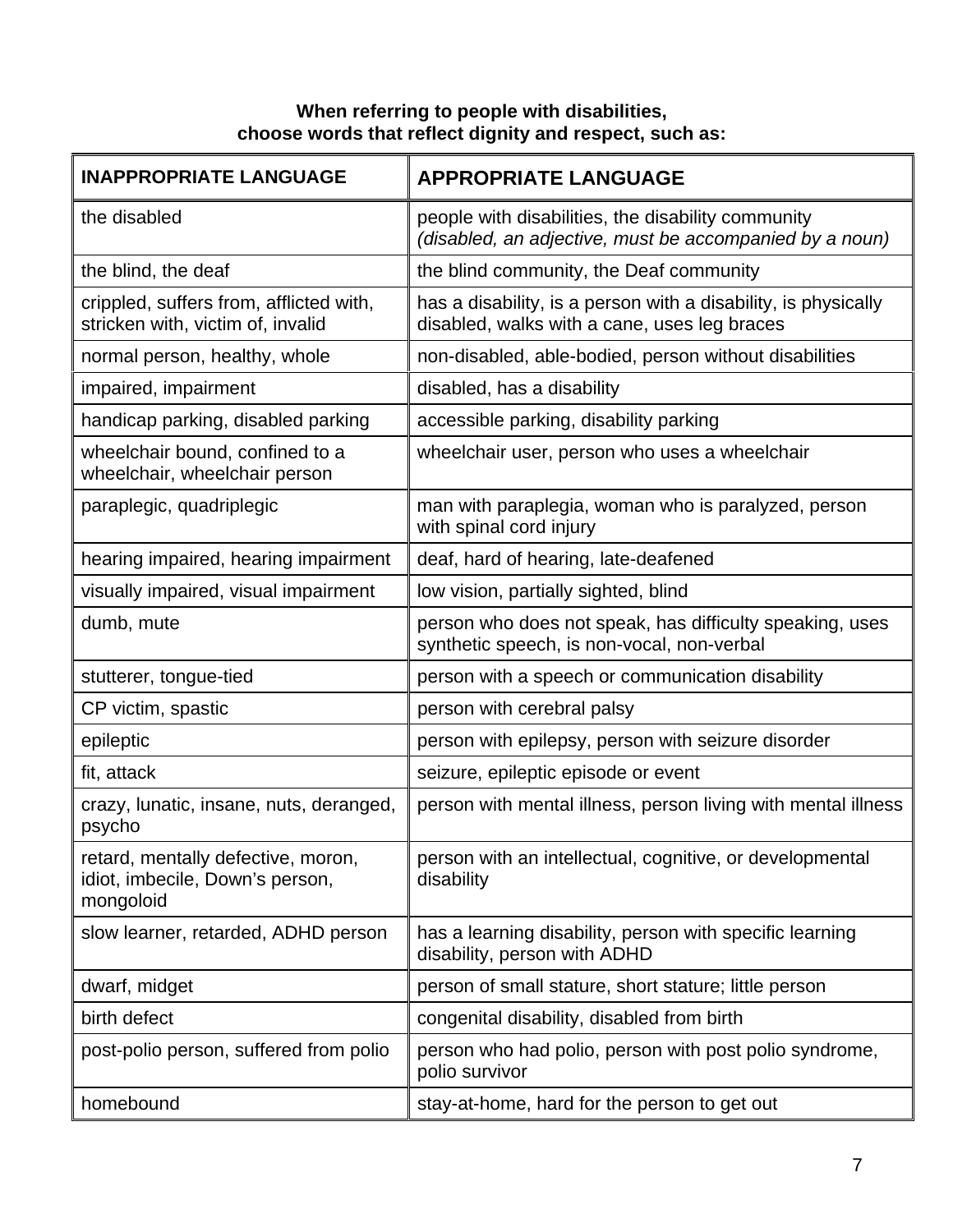## **TIPS FOR PROVIDING WRITTEN MATERIALS IN ALTERNATE FORMATS**

#### **What is an alternate format? Why do I need to provide alternate formats?**

The federal Fair Housing Act, local fair housing laws, and other disability access laws require housing providers to make reasonable accommodations in rules, policies, practices, or services, when such accommodations may be necessary to afford people with disabilities an equal opportunity to use and enjoy a dwelling. One common reasonable accommodation request that housing providers may receive is to make your written materials available in alternate formats, such as large print, Braille, computer disk, or audio cassette tape.

When a person with a disability makes a request for print materials in alternate formats, you should provide the material in the requested form when possible. You do not have to grant the request if it would result in an undue financial or administrative hardship. If someone requests a particular alternate format, you may offer other alternatives (for example, if you get a request for Braille, you may mention that you could provide it on computer disk instead).

#### **How can I let people know that my written materials are available in alternate formats?**

You can notify your applicants, tenants or prospective home buyers that alternate formats are available upon request by adding a short statement to your written materials (such as forms, lists of tenancy rules, rental agreements, sales agreements, etc.). There is no specific language prescribed for the notification. You may want to state "This material is available in alternate formats upon request" or simply "alternate formats available". We recommend that this notification sentence be in a sans serif, 14-18 point font for those who can read large print.

There is no obligation to have an alternate format immediately available; however, when someone requests an alternate format, you should provide the alternate material in a timely fashion. Depending on the alternate format requested and the length of the document, it may take a few minutes to a few weeks to provide.

#### **Where can I obtain alternate formatted materials?**

• Large Print: This is the easiest alternate format to provide. You can ask the person requesting the document what size print they want, and simply use your copy machine "zoom" feature to enlarge the material. Or, if the document was produced using Word or a similar word processing program, you can quickly change the print size (and font style, if necessary), and print out a large print copy. When someone requests a document in large print, remember to ask if there is a preferred font style and/or font size, because individual needs vary. As a default, use Arial font. After changing the font, you may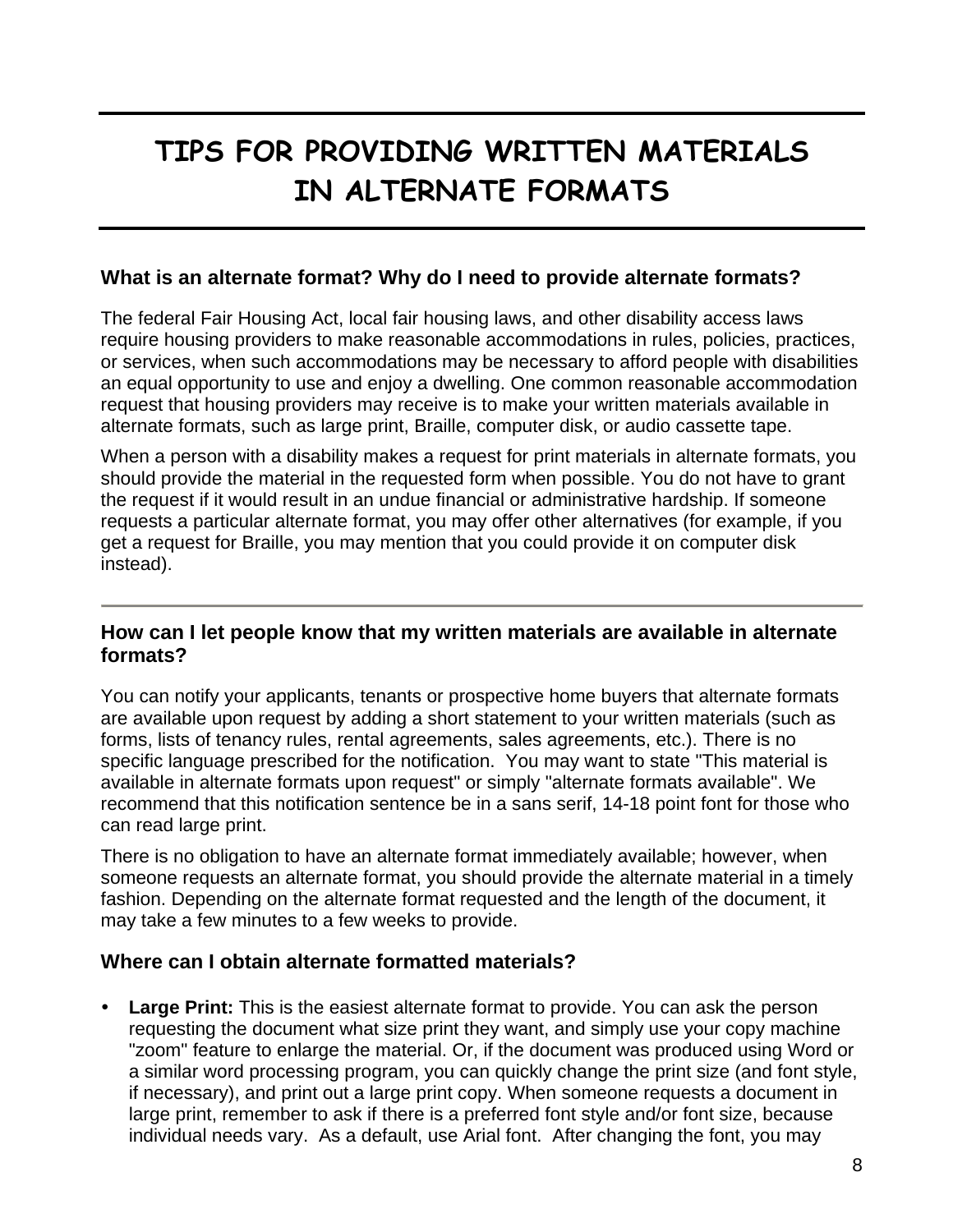need to do some reformatting; sometimes making a large print version "throws off" a document, just as changing margins can.

- Computer Disk: This is relatively easy to provide as an alternate format, particularly if the document was produced using Word or a similar word processing program. You may need to discuss whether the type of document you have is compatible with the requestor's software (PDF files may not be accessible for some people).
- **Braille:** It will take a bit more time to provide Braille versions of documents. If the document is fairly short and straightforward, it is possible to get a document Brailled within a few days. If the document is longer and/or complex, you will need to confirm delivery date with the vendor. Make certain the information is in a format the Braille provider can use. If the document was produced by software such as PageMaker, it may take more time, as conversion to a more easily manipulated document may be required.

#### **Sources for Alternate Formats (within Washington)**

Note: Inclusion in this resource list does not constitute endorsement by King County Government, nor does omission imply non-endorsement. Our goal is to provide you with information on some key resources available. Let us know if you're aware of a useful resource missing from this list.

#### **Braille Transcription**

| <b>Washington Braille Access Center</b> | Contacts: | <b>Colleen Lines</b>              |
|-----------------------------------------|-----------|-----------------------------------|
| Washington School for the Blind         |           | Kandi Lukowski                    |
| 2310 East 13th Street                   |           | Telephone: 360-696-6321, ext. 158 |
| Vancouver, Washington 98661             | TTY:      | 360-696-6321, ext. 171            |
|                                         | Fax:      | 360-737-2120                      |
| Web site: www.wssb.wa.gov               | e-mail:   | braille@wssb.wa.gov               |

#### **General Instructions:**

- you may send the document to be Brailled by e-mail, fax or on disk
- the file should be in Word, WordPerfect, text file, or PDF
- if the file is in PageMaker, you will need to convert it to a different type of file
- if you have only a print copy, it can be scanned or re-typed for an additional fee
- include instructions on whether to produce it in Contracted (grade 2) or Uncontracted Braille (grade 1)
- costs vary, so confirm estimated cost with the vendor you select
- Brailled materials will be sent to you with an invoice, or the vendor may be willing to send materials directly to the individual and the invoice to you
- you may request that the Braille materials be sent directly to the individual free of charge via the U.S. Postal Service "Free Matter for the Blind"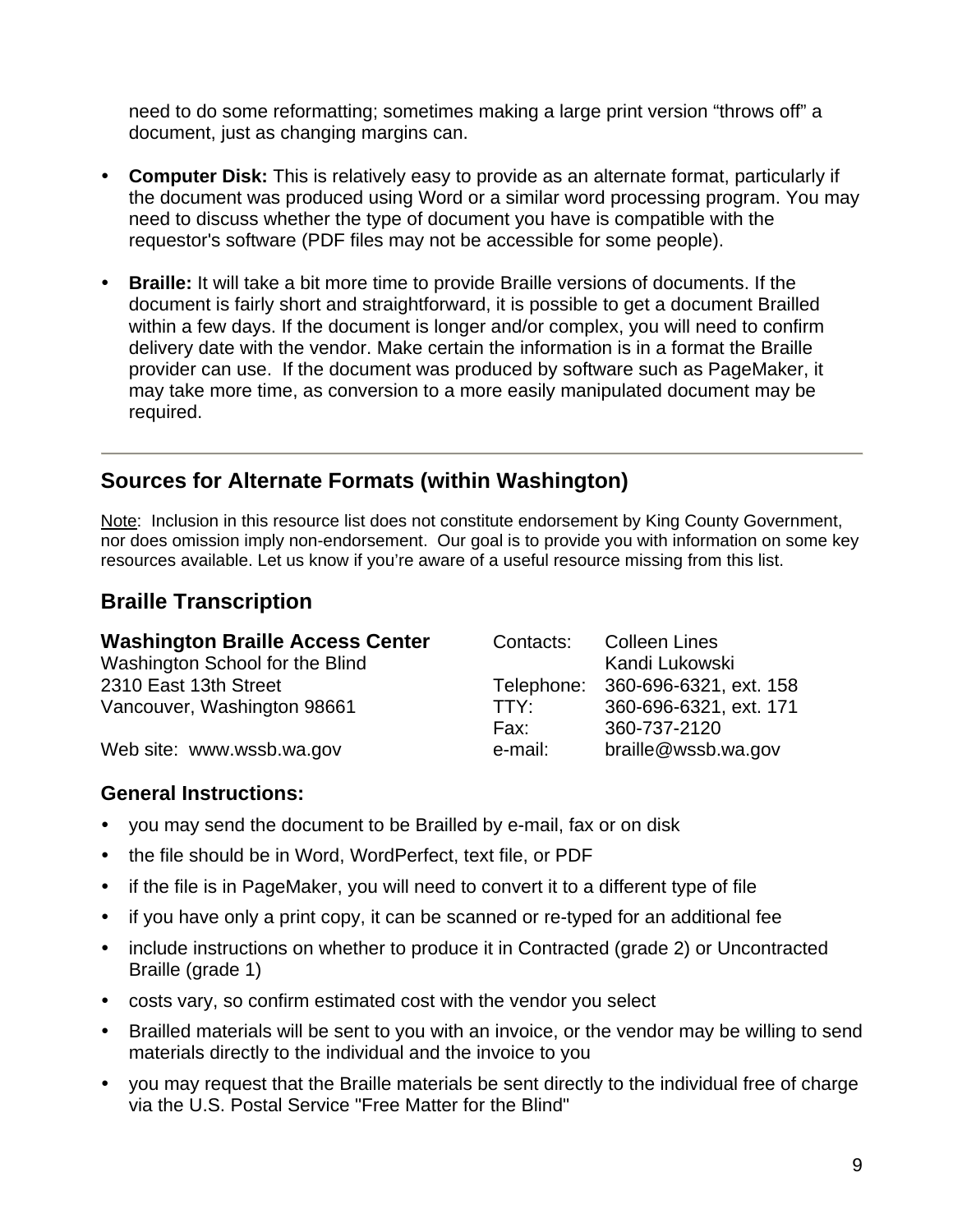#### **Audio Cassette Tape**

| <b>State Audio Services</b>                    | Attn:      | Pam Wilson      |
|------------------------------------------------|------------|-----------------|
| <b>Department: Disability Support Services</b> | Telephone: | 509-963-2171    |
| <b>Central Washington University</b>           | TTY:       | 509-963-2143    |
| 400 E. University Way                          | Fax:       | 509-963-3235    |
| Ellensburg, Washington 98926-7431              | e-mail:    | WilsonP@cwu.edu |

Send a print copy of the material you need recorded. Within a day or two, they will fax back a quote and an order form. E-mail is an option, though admittedly not reliable. If you send something via e-mail, be sure the document you send can be read by Corel WordPerfect.

#### **Free Postage When Mailing Braille, Large Print, and Audio Tapes**

You can mail most alternate formatted materials free through the U.S. Postal Service to people who are blind, low vision, or who cannot use or read conventionally printed materials due to a physical disability. This includes brochures, information sheets, booklets, and other reading matter, in Braille, large print (14-point or larger), or on tape. To use this service, omit stamps and print the words "Free Matter for the Blind & Handicapped" in the upper right hand corner of the envelope or package. These materials are subject to inspection by the Postal Service and may not contain any advertising. Handwritten or typewritten letters are subject to regular postage.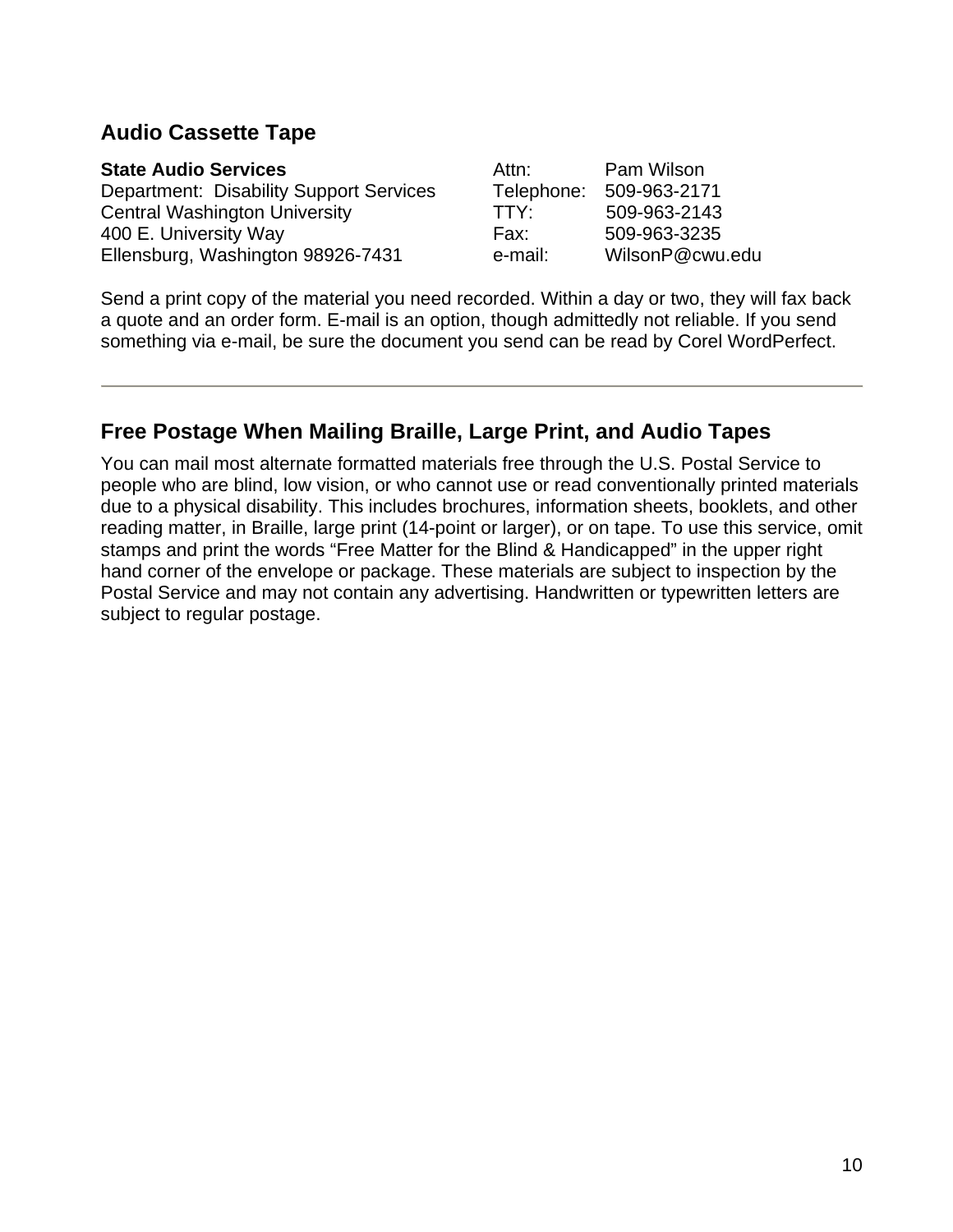## **TIPS FOR COMMUNICATING WITH DEAF AND HARD OF HEARING PEOPLE**

The federal Fair Housing Act, local fair housing laws, and other disability access laws require housing providers to make reasonable accommodations in rules, policies, practices, or services, when such accommodations may be necessary to afford people with disabilities an equal opportunity to use and enjoy a dwelling. Here are some helpful tips for communicating with Deaf or hard of hearing applicants or tenants.

#### **Background**

Hearing disabilities may come at any time in a person's life, and hearing abilities vary widely. Some are born with no hearing, while others lose it gradually over time. Whether a person has a memory of sound can make a difference in the way they experience language, including written language. Do not be surprised if a person who is Deaf or hard of hearing uses words differently. Remember, sign language may be their primary language, and English a second language.

Deaf and hard of hearing people communicate in different ways, depending on several factors – age at which deafness began, type of deafness, language skills, speech abilities, personality, intelligence, family environment, and educational background. Some people are more easily understood than others. Some use speech only ... or a combination of sign language, fingerspelling, and speech ... or writing ... or body language and facial expression.

#### **Communication Strategies**

You can communicate in several ways. And remember – Deaf and hard of hearing people have successfully navigated a "hearing world" for years and are more than willing to help facilitate communication. The key is to find out which combination of techniques works best with each person. Keep in mind that it is not how you exchange ideas but that you do.

For someone who primarily uses sign language, use these guidelines for service when the communication will be short, simple and straightforward. If the information being conveyed is more complex, is of longer duration or is related to legal matters, you may need to engage the services of a sign language interpreter. For more information, see the section titled "Tips for Using a Sign Language Interpreter" in this booklet.

#### **One-to-One**

**Get the Deaf person's attention** before speaking. Call out the person's name; if that is not successful, a tap on the shoulder, a wave, or another visual signal usually does the trick.

**Identify who you are.** Introduce yourself or show your name badge or business card.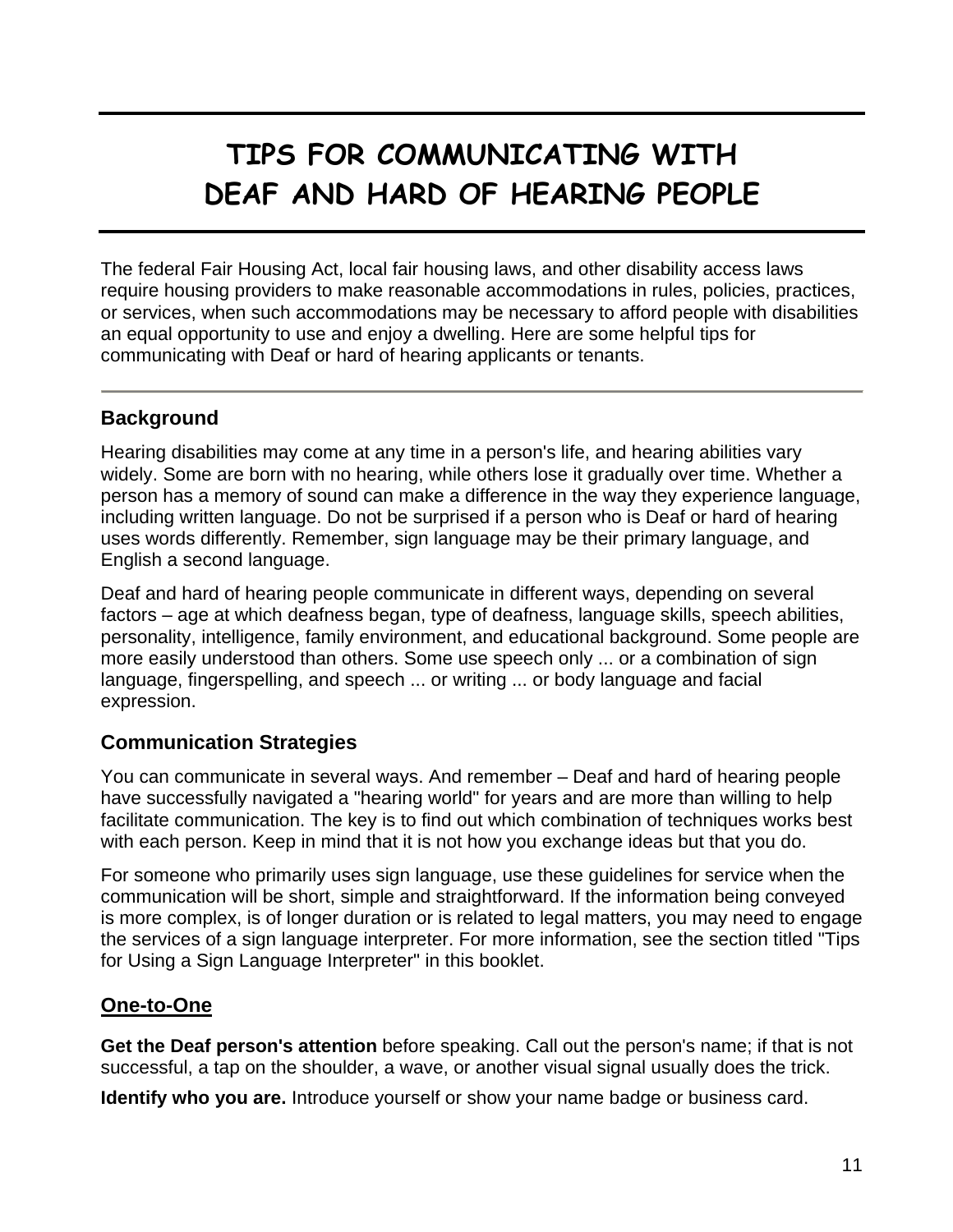**Ask about communication strategy.** Ask if it would be helpful to communicate by writing or by using a computer terminal to type back and forth. If so, see "In Writing" below.

**Background noise.** The noise level in a room can make a big difference. Be aware that a person with partial hearing may have trouble hearing in certain situations. You may need to locate a quiet place in which to converse, with little or no background noise.

**Key the Deaf person in to the topic of discussion.** Deaf people need to know the subject matter in order to pick up words that help them follow conversation. This is especially important for Deaf people who depend on speechreading.

**Speak slowly and clearly,** but do not yell, exaggerate, or over pronounce. Exaggeration and overemphasis of words distorts lip movements, making speech reading more difficult. Try to enunciate each word, without force or tension. Short sentences are easier to understand than long ones.

**Look directly at the person** when speaking. Avoid talking while turning away to pull something from a bookcase or file.

**Do not place anything in your mouth** when speaking. Mustaches that obscure the lips, smoking, pencil chewing, and putting your hand in front of your face all make it difficult for a Deaf person to follow what is being said.

**Maintain eye contact with the Deaf person.** Even if an interpreter is present, continue to speak directly to the Deaf person, who will turn to the interpreter as needed.

**Use "I" and "you"** when communicating through an interpreter, not "Tell him..." or "Does she understand?"

**Avoid standing in front of a light source,** such as a window or bright light. The glare and shadows created on the face make it almost impossible for the Deaf person to speechread.

**First repeat, then try to rephrase a thought** if you have problems being understood. Don't hesitate to use pencil and paper if necessary. Getting the message across is more important than the medium used.

**Use pantomime, body language, and facial expression** to help supplement your communication. A lively speaker always is more interesting to watch.

**Be courteous to the Deaf person during conversation.** If the telephone rings or someone knocks at the door, excuse yourself and tell the Deaf person that you are responding to the knock or answering the phone. Do not ignore the Deaf person and carry on a conversation with someone else while the Deaf person waits.

**Potential speech issues.** Some people who are Deaf or hard of hearing may not speak or may have speech that is difficult to understand. Focus on listening and communicating. Here are some tips:

- If you do not understand something, do not pretend that you do. Ask the person to repeat the statement, then repeat it back.
- Be patient and take as much time as necessary.
- Try to ask questions that require only short answers or a nod of the head.
- Avoid barriers like glass partitions and distractions, such as noisy, public places.
- Discuss private or personal matters in a private room to avoid staring or eavesdropping by others, as you would do for any other individual.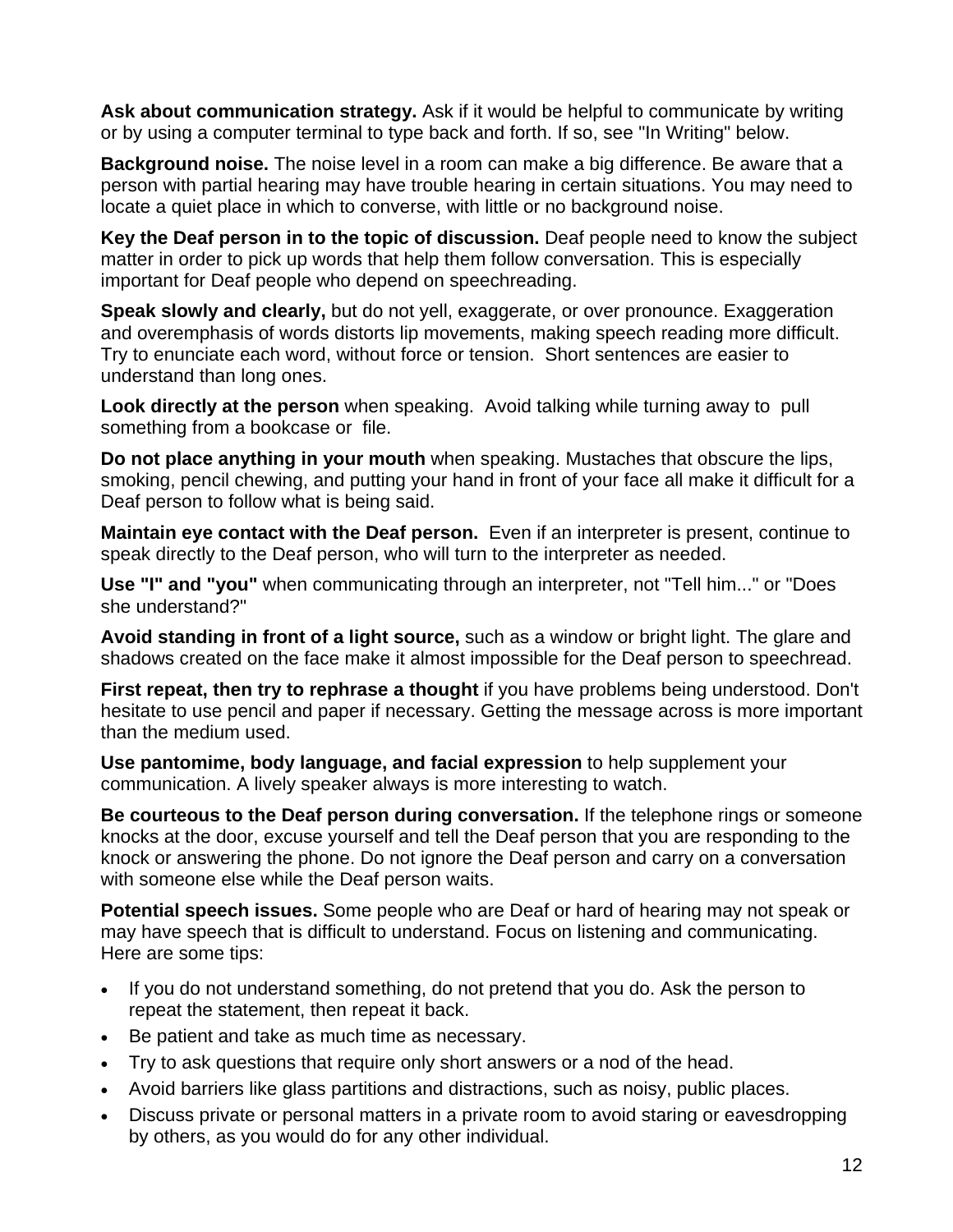**Note:** For conducting brief business, a Deaf person may bring along someone to act as an interpreter. This interpreter should be viewed similar to any hired interpreter, and you should direct your attention and communication to the Deaf or hard of hearing person.

#### **In a Group**

**Ask about communication strategy.** As in one-to-one situations, ask the person what communication option(s) will be effective: sign language interpreter, providing notes, etc.

**Use an interpreter in a large group setting.** In such a situation, an interpreter makes communication much more effective for Deaf or hard of hearing participants who primarily use sign language. The interpreter will be a few words behind the speaker in translating the information, so allow time for the person to obtain all the information and ask questions.

**Use a notetaker** when possible to record information. It is difficult for many Deaf or hard of hearing people to pay attention to a speaker and take notes simultaneously.

**Assistive listening devices.** If the Deaf person uses an assistive listening device, familiarize yourself with its operation. Test it out before the meeting or event.

**Seat the Deaf or hard of hearing person to his/her best advantage.** This usually means a seat near the speaker, so that the person can see the speaker's lips. If possible, use a round table or semi-circular seating so that everyone's face can be seen. Usually, the person will know best where to sit. Also, take into consideration lighting in the area, so that the speaker is illuminated clearly.

**Avoid unnecessary pacing**. It is difficult to speechread a person in motion, and impossible to speechread someone whose back is turned.

**Use visual aids if possible.** Vision is a Deaf or hard of hearing person's primary channel for receiving information. Make full use of visual aids. Give people time to read before you speak.

**Make sure the Deaf person doesn't miss vital information.** Write out any changes in meeting times, special assignments, additional instructions, etc. Allow extra time when referring to publications, since Deaf and hard of hearing people must look at the written material, and then return their attention to the speaker.

**Slow down the pace of communication slightly** to facilitate understanding. Many speakers talk too fast. Allow extra time for the person to ask or answer questions.

**Repeat questions or statements** made from the back of the room and point to the person speaking. Remember, Deaf and hard of hearing people are cut off from whatever happens outside their visual area.

**Allow full participation by the Deaf or hard of hearing person** in the discussion. It is difficult for Deaf people to participate in group discussion because they are not sure when the speakers have finished. Be aware of turn taking and try to give the person a chance to look at the various participants before each speaks.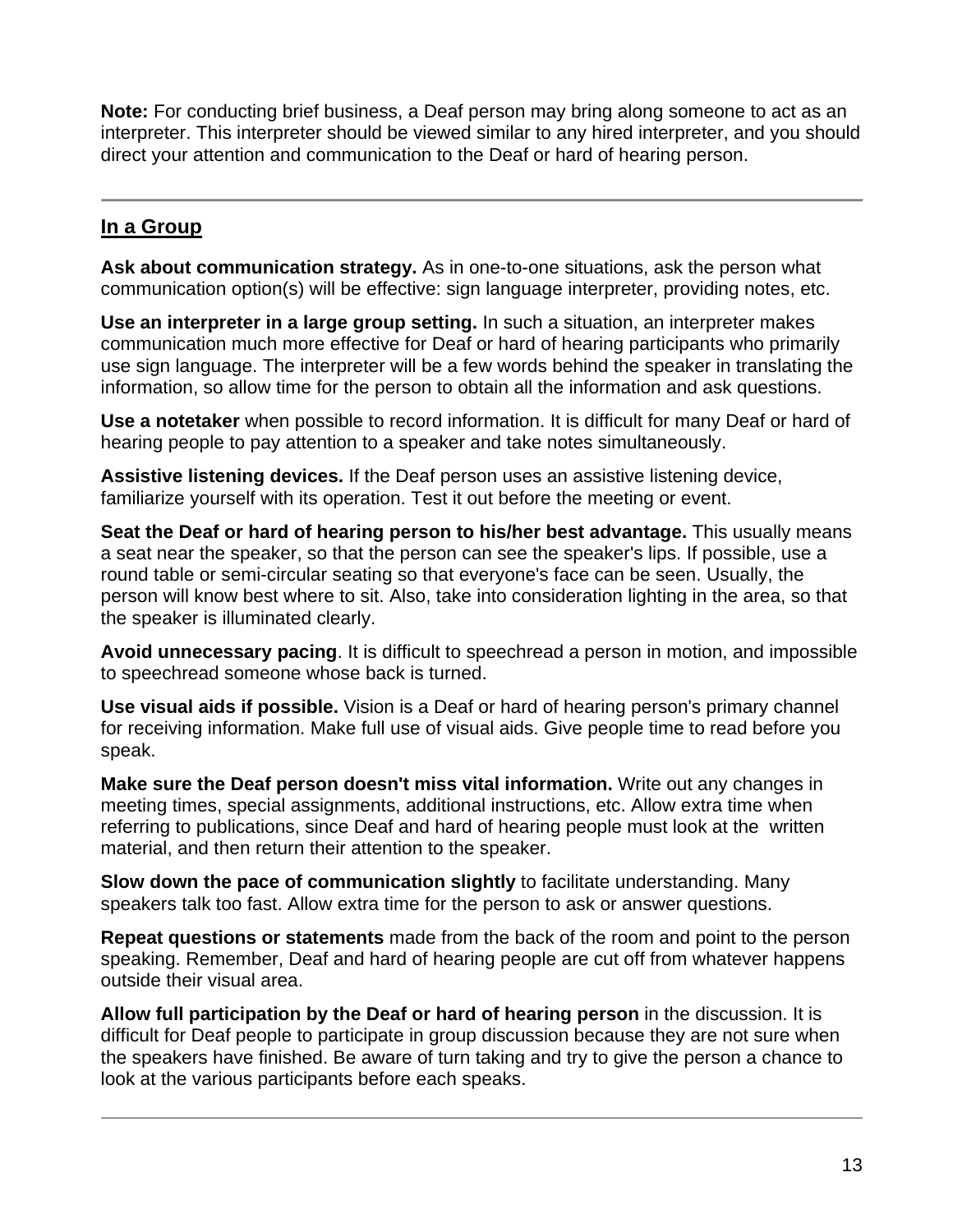#### **In Writing**

Always ask Deaf or hard of hearing people if they prefer written communication. Do not assume that this is the preferred method. When using written communication, take into consideration their English and writing skills. Their skills may depend on whether their hearing loss was present at birth or developed later in life, what teaching method was used in their education, and which communication method they prefer. Also, if the person is Deaf and has low vision (Deaf-blind), use a black felt-tip pen so letters are dark and thicker for greater readability.

**Keep your message short and simple.** Establish the subject area, avoid assumptions, and make your sentences concise.

**It is not necessary to write out every word.** Short phrases or a few words often are sufficient to convey the information.

**Do not use "yes and "no" questions.** Open-ended questions ensure a response that allows you to see if the person understood your message.

**Face the Deaf person after you have written your message.** If you can see each other's facial expressions, communication will be easier and more effective.

**Use visual representations** if you are explaining specific or technical vocabulary to a Deaf person. Drawings, diagrams, etc., help the person comprehend the information.

#### **Service Animals**

Some Deaf or hard of hearing people use service animals called "hearing dogs" which alert them to sounds such as a telephone, doorbell, fire alarm, or car horn. The service animal may accompany its owner most anywhere (except, for example, into the swimming pool). These animals are not required to have any special identification card, collar or harness. For more information, see the Service Animals Sample Policy online at www.metrokc.gov/dias/ocre/SA.doc

#### **How to Alert People About Your Accessibility**

It's important to make sure your applicants and tenants who are Deaf know you have accessible services. One way is to include your TTY number next to your voice phone number on all brochures, flyers or other printed material you share with the public. If you have no TTY, include the Relay Service number (711). Here are some symbols that denote access for the Deaf community:





TTY Volume Control Telephone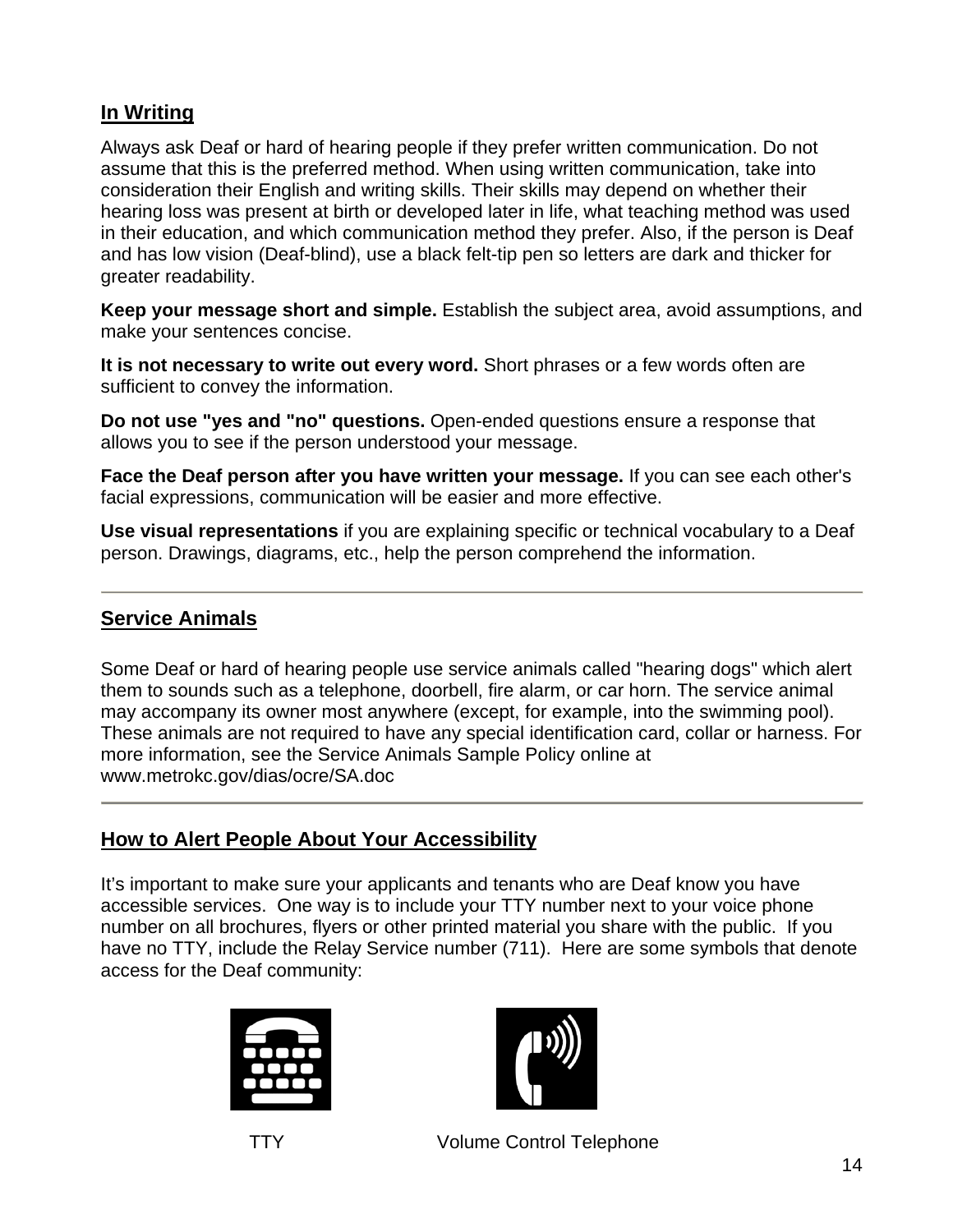## **TIPS FOR USING A SIGN LANGUAGE INTERPRETER**

The federal Fair Housing Act, local fair housing laws, and other disability access laws require housing providers to make reasonable accommodations in rules, policies, practices, or services, when such accommodations may be necessary to afford people with disabilities an equal opportunity to use and enjoy a dwelling. In some cases, a housing provider will be required to provide sign language interpreter services.

#### **When should I get an interpreter?**

Interpreters facilitate communication between hearing and Deaf people during rental or sales tours, tenancy meetings and other group situations, or when you will be communicating with a Deaf person about detailed, lengthy, or complex information. If an applicant or resident requests that you provide a sign language interpreter, you must give the request consideration. If the request is reasonable considering the communication needs, you should provide one at your expense.

#### **What is the role of the interpreter?**

An interpreter's role is strictly that of a communication "tool." It is the responsibility of an interpreter to relay communication between two parties via sign language and voice. Interpreters sign everything that is said and say everything that is signed. Per the Code of Ethics for interpreters, the interpreter is not permitted to voice personal opinions or enter the conversation.

#### **Where do I go to get an interpreter?**

There are various local resources that work with a number of interpreters. Information on these resources is at the end of this section. You may also establish your own list of interpreters and contact them directly.

#### **What information do I need to give to the interpreter service?**

- Date, time, location and expected length of the assignment
- Type of situation (tour, rental meeting, etc.)
- Names of interpreters with whom the Deaf or Deaf-blind person prefers to work (Many people prefer to work with specific interpreters, based on their different skills and individual communication needs.)
- Particular communication needs the Deaf person has noted, for example, American Sign Language (ASL), Pidgin Signed English (PSE), or Signed Exact English (SEE). Others may prefer an oral interpreter. Also, it is important to consider that some Deaf-blind people prefer a "tactile interpreter." Ask the Deaf or Deaf-blind person.

The interpreter service will seek to match the skills of the interpreter with the requirements of the situation.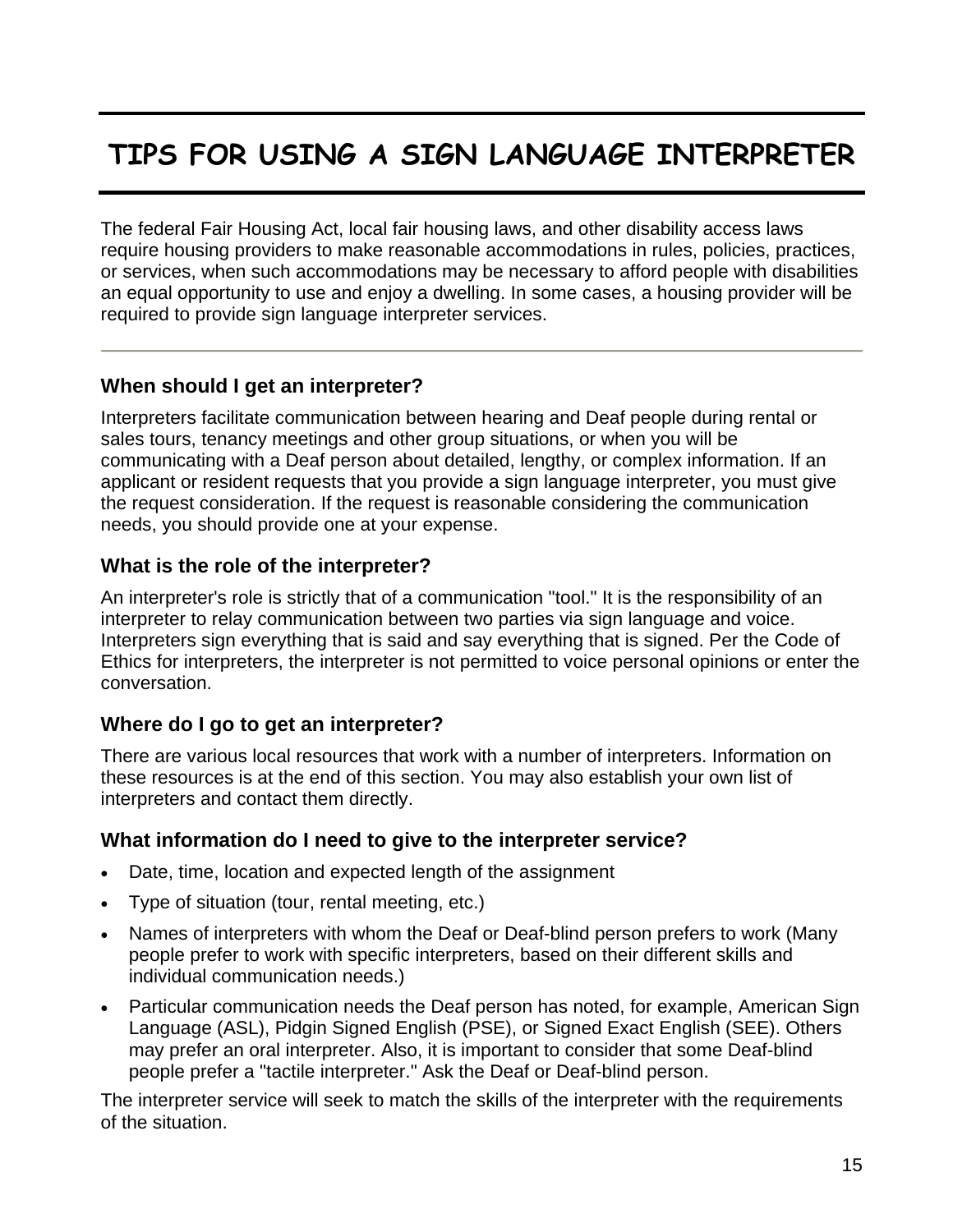#### **When do I need to get two interpreters?**

If a meeting will last more than an hour and a half, it is recommended to have two interpreters. It is difficult to interpret for more than an hour and a half. If the meeting will take longer, two interpreters will work on a rotating basis. Interpreters rotate every 15-20 minutes in order to remain fresh and provide effective, accurate communication.

#### **How much will it cost to have an interpreter?**

Fees can vary dependent upon the type of interpreting required (office meeting, legal proceedings, etc.) and the interpreter's certification level and experience. Fees are hourly, but some interpreters have a 2-hour minimum charge. In addition, mileage, travel time, and parking costs may be charged. You and the interpreter or referral service should agree upon fees before the service is performed. Fees should not be discussed with the Deaf person.

#### **How do I alert people that interpreter services are available?**

A housing provider can advise all applicants and tenants of their willingness to provide accommodations by noting on application forms, rental agreements, and rules or regulations that "reasonable accommodations will be provided upon request."

Because it can take some time to make arrangements for interpreters, you will need to know ahead of time if interpreters are needed. You may include a statement on your meeting notice or flyer, such as "Reasonable accommodations will be provided upon advance request. Please contact us at least two weeks before this event." [Note: If a person misses a deadline given, a housing provider must still make an effort to get an interpreter even with short notice.]

#### **Working with an Interpreter: Some Tips**

**Before the meeting starts,** it is helpful to meet briefly with the interpreter to explain what will be covered. Provide the interpreter with copies of the agenda and other print materials for review and to follow as the meeting progresses. Ask the interpreter about any additional needs, such as a glass of water, a comfortable chair, etc.

**When setting up at the beginning of the meeting,** the interpreter and Deaf or Deaf-blind person will work with you to figure out the best positioning for each of you to ensure effective and comfortable communication.

**Treat the interpreter as a professional.** Introduce the interpreter to the group and explain why he/she is attending. The interpreter should be given the same privileges as the other group members, for example, lunch or other meals provided.

**Speak directly to the Deaf or Deaf-blind person,** not the interpreter, when using the interpreter to communicate. For example, say "Do you have anything you would like to add?" rather than "Does he have anything to add?" Speak directly to the Deaf person.

**Speak clearly, in a normal tone, and at a normal pace.** If there is a problem with keeping up, the interpreter or the Deaf or Deaf-blind person may ask the speaker to slow down or repeat a word or sentence for clarification.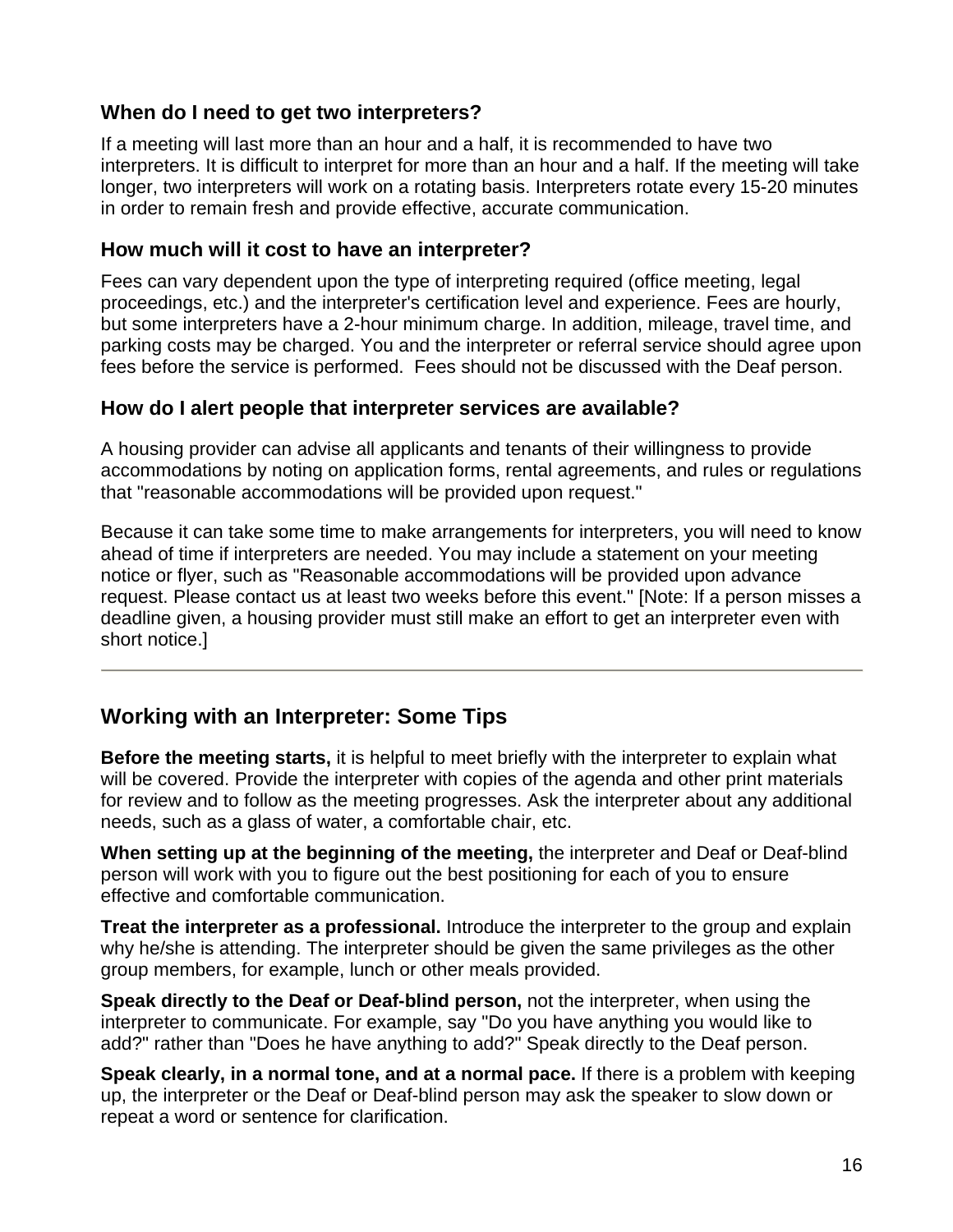**Direct eye contact.** While direct eye contact is valued in one-to-one meetings, direct eye contact on the part of the Deaf or Deaf-blind person is not always possible because the Deaf or Deaf-blind person will need to watch while the interpreter signs.

**Remember that the interpreter is a few words behind the speaker.** Give the interpreter time to finish so that the Deaf or Deaf-blind person can ask questions or join the discussion.

**Permit only one person to speak at a time during group discussions.** It is difficult for an interpreter to follow several people speaking at once. Ask for a brief pause between speakers to permit the interpreter to finish before the next speaker starts. It can be helpful to ask people to raise their hands and wait to speak after they have been recognized. Also, if a Deaf-blind person is at the meeting or event, it is appropriate etiquette for effective communication for each participant to state her or his name before speaking so the Deafblind person knows who is talking.

**Schedule breaks during the meeting.** Following a sign language or oral interpreter for a long time is tiring for a Deaf or Deaf-blind person and for the interpreter. Talk with the interpreter about when to take brief breaks.

**Provide good lighting for the interpreter.** If the interpreting situation requires darkening the room, auxiliary lighting is necessary so that the Deaf or Deaf-blind person can see the interpreter. If a small lamp or spotlight cannot be obtained, check to see if room lights can be dimmed but still provide enough light to see the interpreter.

**If it is a large group setting,** solid color backgrounds are helpful for platform interpreting.

**As a final courtesy, thank the interpreter after the service has been performed.** If there have been any problems or misunderstandings, let the interpreter or referral service know. Also, ask the Deaf or Deaf-blind person if the service was satisfactory. It is a polite gesture to inform the referral service of your satisfaction with the interpreter.

#### **One Last Note …**

**American Sign Language (ASL) is a language in its own right**, with its own grammar, syntax and structure which includes using body and facial expression. It is important to realize that you are dealing with two different languages and that it may be necessary to rephrase or repeat your point. Examples are helpful to use for clarification.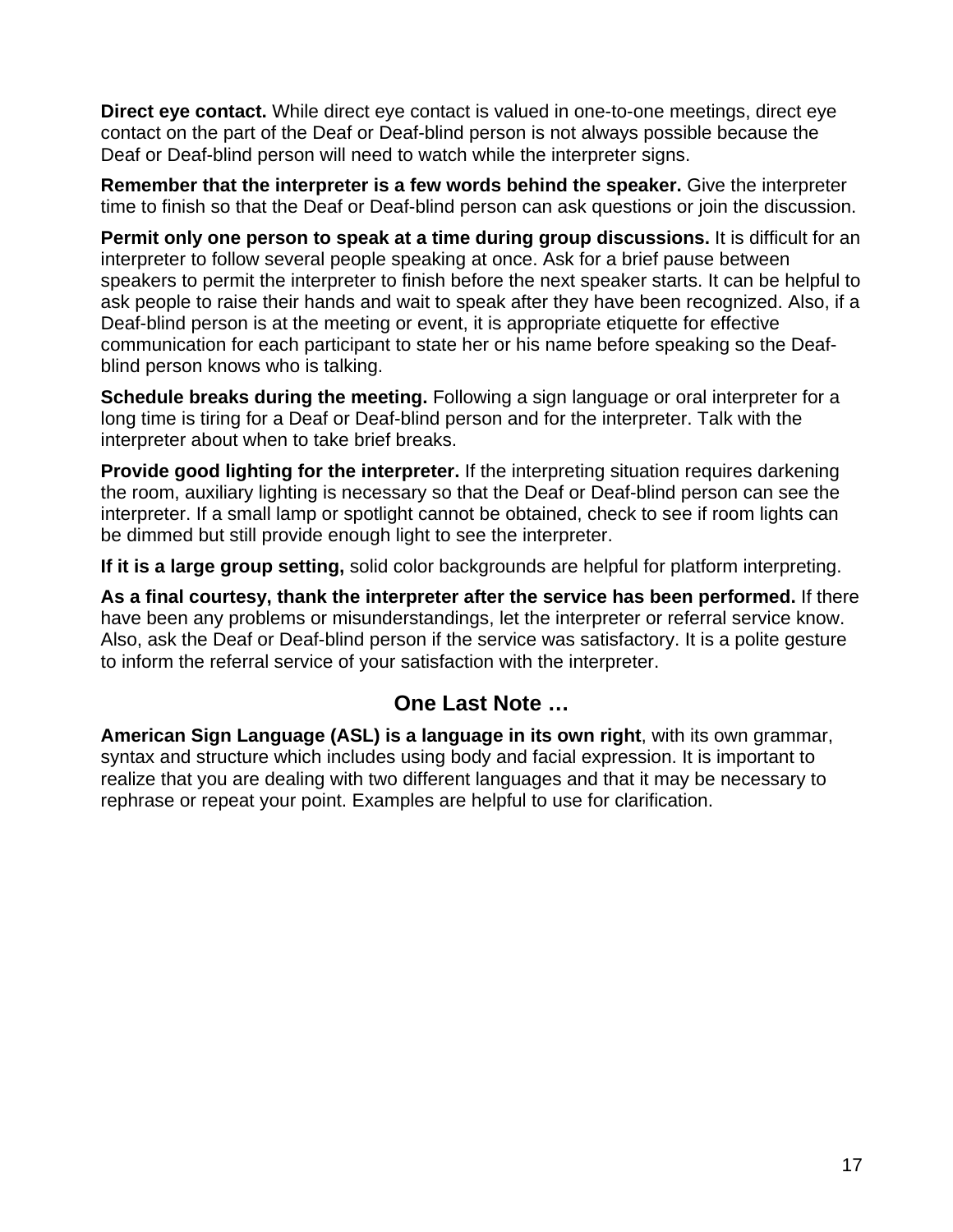#### **ASL (American Sign Language) Interpreter Services**

#### **Sign On**

130 Nickerson Street, Suite #107 Seattle, WA 98109 206-632-7100 Voice 206-632-0405 Fax 206-632-7200 TTY

www.signonasl.com/ e-mail: terps@signonasl.com

Provides on-site and video remote interpreting services. Request a sign language interpreter by telephone, fax, e-mail or online request form. Remember to include key details about the assignment (name, organization, date/time/location, and type of situation). The SignOn group scheduler will quickly confirm your interpreter. If you leave a message, SignOn will get back to you within a day (usually the same day) and let you know if they have interpreter(s) available for the assignment.

#### **ASL Interpreter Network**

7409 Greenwood Avenue N., Suite D Seattle, WA 98106

206-527-9555 voice/TTY 206-527-9557 fax Email: info@aslnetwork.com

To request an interpreter, call ASL Interpreter Network, providing the name of the client, date and time, location, contact name and number, and billing information. Or fill out the online request form at www.aslnetwork.com. ASL will confirm the request and the name of the interpreter.

#### **For interpreter referral centers elsewhere in Washington state, check DeafWeb online at www.deafweb.org/signlang.htm#interp\_referral.**

**Note:** Inclusion in this resource list does not constitute our endorsement, nor does omission imply non-endorsement. Our goal is to provide you with information on some available key resources. Please let us know If you are aware of a useful resource missing from this list.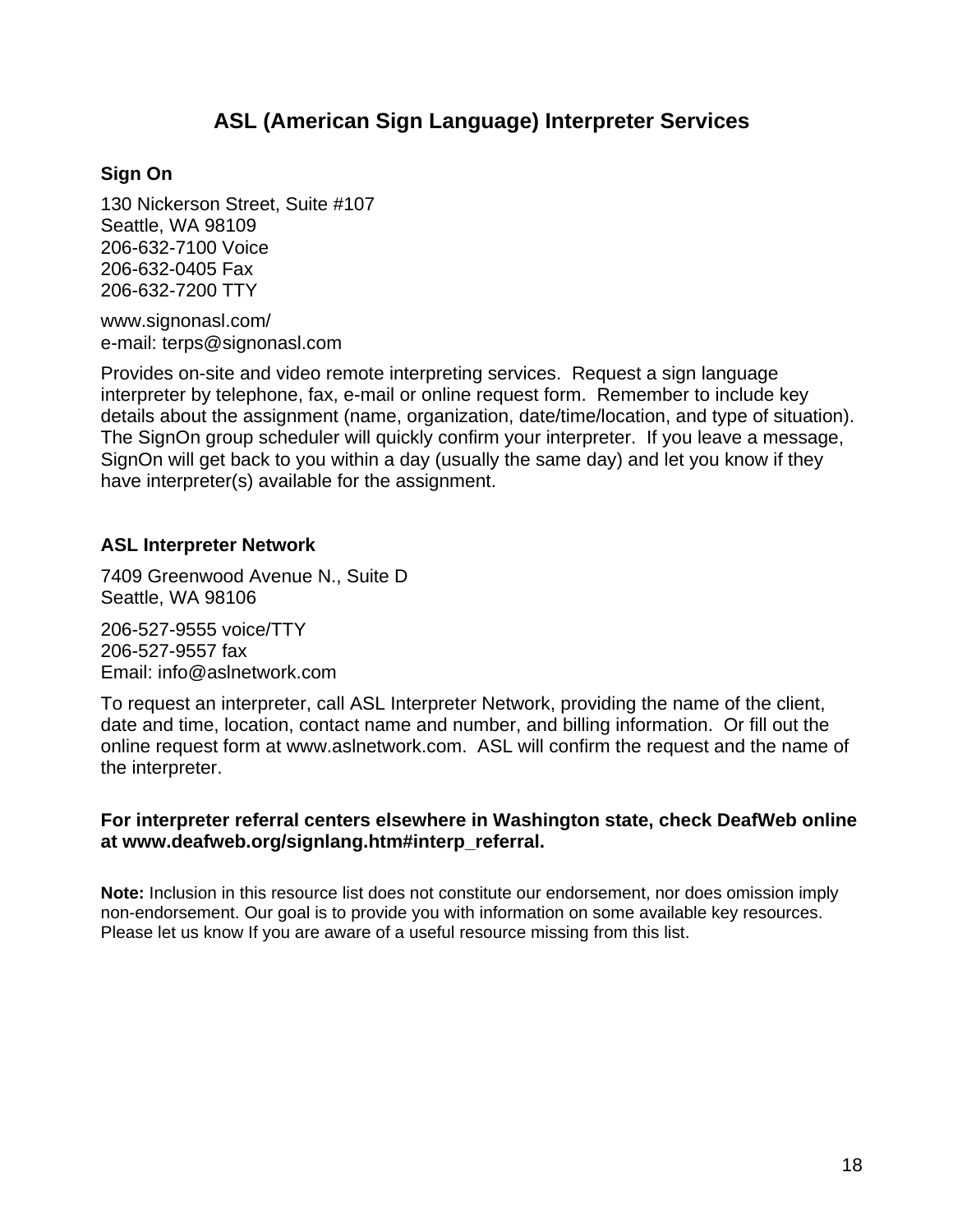## **TELECOMMUNICATIONS RELAY SERVICES**

#### **Introduction**

Some people with disabilities (those who are Deaf, Deaf-blind, hard-of-hearing, or speech disabled) may find voice-to-voice telephone communications inaccessible or ineffective. Under the Americans with Disabilities Act (ADA), all states are required to have certain relay services available.

The federal Fair Housing Act, local fair housing laws, and other disability access laws require housing providers to make reasonable accommodations in rules, policies, practices, or services, when such accommodations may be necessary to afford people with disabilities an equal opportunity to use and enjoy a dwelling. In some cases, a housing provider will need to communicate with some people via a telecommunications relay service.

#### **There are three types of relay services:**

- TTY, Voice Carry-Over (VCO), Hearing Carry-Over (HCO) one of the parties to a call uses a TTY.
- Speech-to-Speech (STS) one of the parties to a call has a speech disability.
- Video Relay Service (VRS) one of the parties to a call uses sign language, communicated by camera. [Note: Due to technical issues, this service is not legally required by the FCC. In Washington state, we have VRS available.]

#### **TTY RELAY**

#### **What is a TTY?**

TTY stands for TeleTYpewriter (also known as a TDD, a Telecommunications Device for the Deaf or text telephone). The TTY consists of a keyboard, a text display and a modem. A TTY user types letters that are converted into electrical signals and travel over regular telephone lines to another TTY, where they appear on a text display or a paper print-out. The TTY has millions of users nationwide (approximately 75% are Deaf or hard of hearing, and 25% have severe speech disabilities).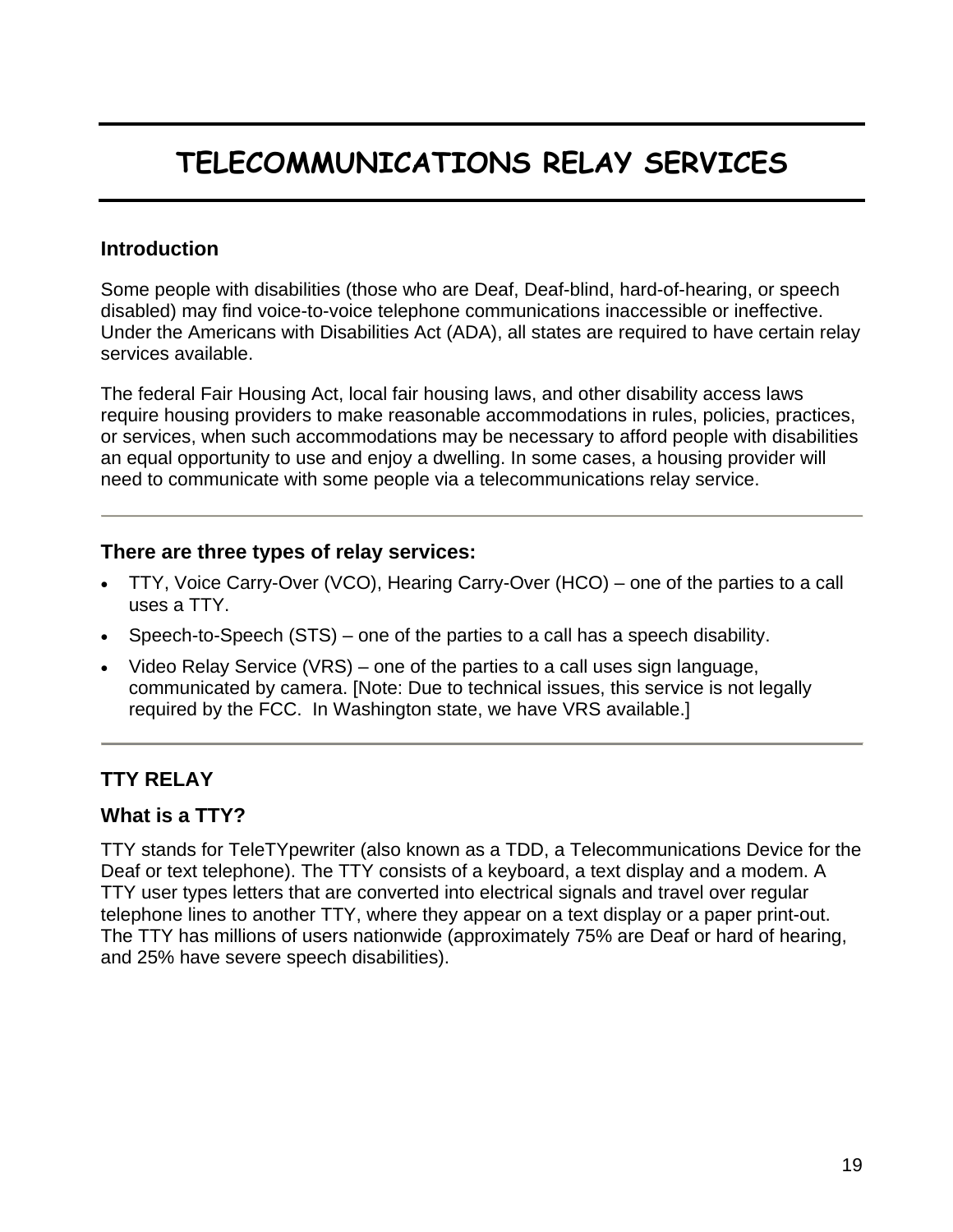#### **What Are Telephone Relay Services?**

Telephone relay services are the answer to the following questions:

- How can I make a TTY call if I do not have a TTY?
- How can I speak on the phone with someone who has a speech disability?

Below is information about the Washington Relay Service, used to facilitate communication between standard telephone and TTY users, VCO and HCO services that are essentially a hybrid phone/TTY relay service, and the Speech-to-Speech service, used to facilitate telephone conversations with those who have speech disabilities. Also available are video relay services (VRS), for those who prefer to use sign language.

#### **WASHINGTON RELAY SERVICE**

Washington Relay Service is a telecommunications relay service that provides full telephone accessibility between standard telephone users and people who may use TTY, phone/TTY combination equipment, or video-based communication. Specially trained Communication Assistants (CAs) complete all calls and stay on-line to relay messages electronically by typing on a TTY, voicing information to hearing parties, or signing information to sign language users.

Relay services are available 24 hours a day, 365 days a year, with no restrictions on the length or number of calls placed. There is no additional cost for the service; calls are billed at regular rates, and long distance rates are charged. This valuable tool gives people who have TTYs and those who do not the opportunity to communicate effectively via telephone.

The state of Washington established a relay service before the signing of the Americans with Disabilities Act (ADA) into law on July 26, 1990. Title IV of the ADA requires all telecommunications common carriers (telephone companies) to provide, or contract to provide, full interstate Telecommunications Relay Services (TRS). Both TTY and Speech-to-Speech relay services are required by law. Currently, Sprint has the contract to provide these services within Washington.

#### **How does the Washington Relay Service work?**

TRS enables hearing people using a standard telephone to communicate with people who are Deaf, Deaf-blind, hard-of-hearing, or speech disabled, and who use a TTY or a specially equipped personal computer, and vice versa.

- A person who is Deaf-blind may use either a TTY (often with a larger visual display) or a TeleBraille device (TTY with a refreshable Braille display). Someone who is Deaf-blind may need a little more time to read visual or Braille displays, so please be patient.
- A person who is speech-disabled types his/her conversation for the CA to read to the standard telephone user, but can listen to the person being called with Hearing Carry-Over service (HCO).
- A person who prefers to speak for herself may use Voice Carry-Over service (VCO), speaking directly to the hearing party, but receiving responses via the relay CA on TTY.

These conversations take place in real time. By law, all calls are handled in strict confidence.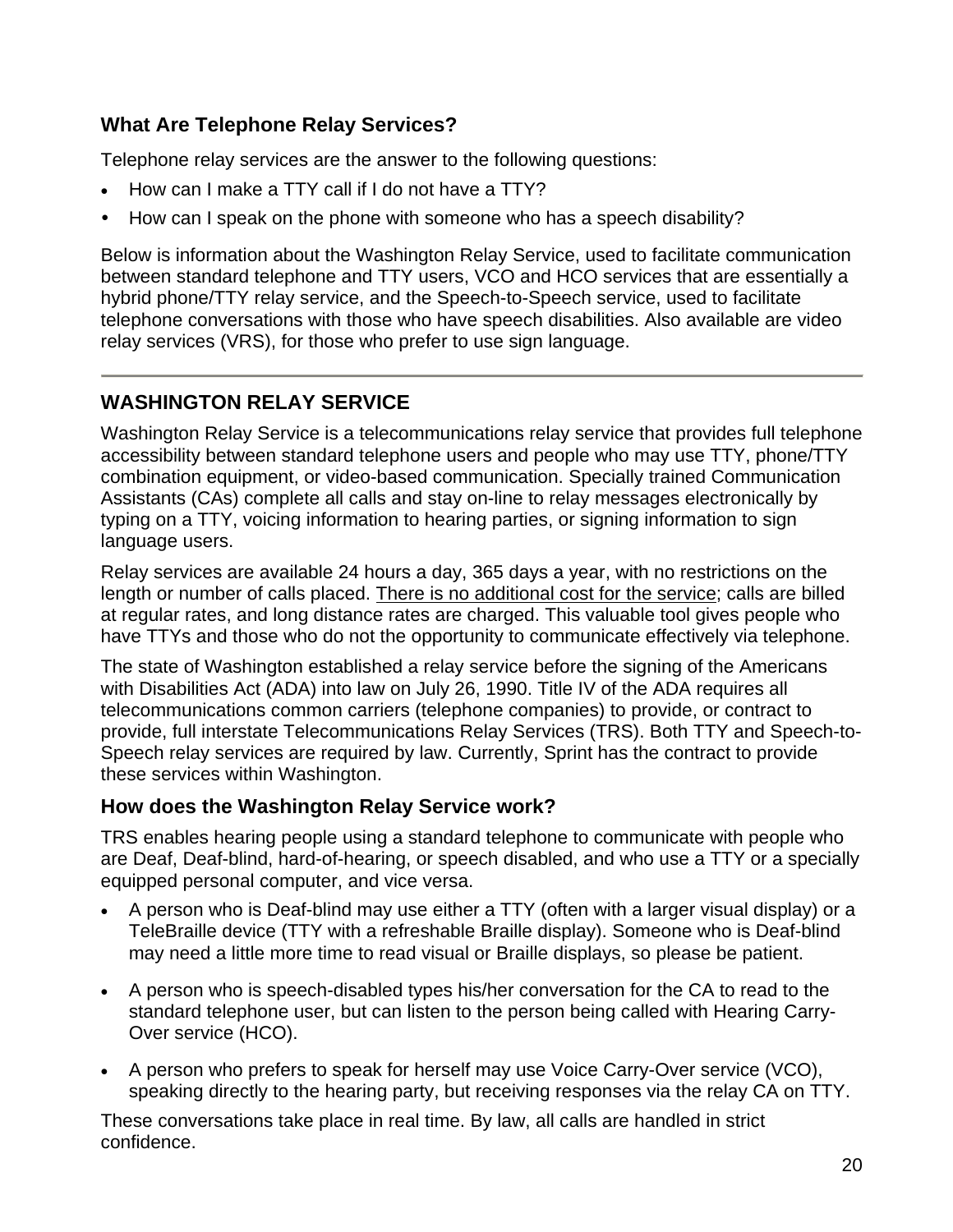#### **How Do I Make a Washington TTY Relay Service Call?**

The procedure is similar for all types of relay calls. If you have any questions about procedure or etiquette, feel free to ask the CA. See the sections on VCO, HCO, and VRS below for additional information unique to those relay calls. The information outlined below is for a Voice-to-TTY relay call.

- Call the Relay Service (711). Tell the CA the number you wish to call and the person to whom you wish to speak.
- Wait briefly while the CA dials the TTY user. After making the connection, the CA will tell the TTY user that this is a relay call.
- As with any telephone call, you and the TTY user take turns. The CA will voice the TTY user's words to you, and will type your words on the TTY to the TTY user.
- As with TTY-to-TTY conversations, it is impolite to interrupt the other person while talking via TTY relay. It is respectful to be brief and to the point, taking breaks to give the other person a chance to respond.
- During the conversation, each time you finish with your turn and wish to hear from the other person, it is helpful to say "go ahead" or "GA" (like saying "over" in radio talk).
- Deaf TTY users have a broad range of English skills and for many, English is their second language. Some may use what seem to be awkward phrases, or "telegraphed" thoughts and ideas without using standard English grammar, syntax, or sentence structure. The CA is trained to make the call as conversational as possible, so the TTY user's words will be voiced to you in standard English order to help ensure clear communication. Take care to be respectful and try to avoid jargon and use language that the caller will be able to understand — "simplified English."
- Be sure to talk directly to your caller, not to the CA. For example, say, "How are you today?" rather than "Ask him how he is today." The CA will relay what you say to the TTY user verbatim.
- At the end of the conversation, you or the TTY user may say "GA to SK" (TTY shorthand for "stop keying" or "I am finished."). If also finished, the other person will say "SK" and you both can hang up. You may also simply close the conversation as you would with any other call, providing an opportunity for the other party to make final comments to be sure both of you are ready to end the call. The CA is trained and will be able to interpret closing remarks; if he/she is uncertain, the CA will ask.

#### **What Happens When I Receive a TTY Relay Call?**

When you receive a TTY relay call, the Communication Assistant at the relay service will tell you: "The person on the line is using the Washington Relay Service to communicate with you. The caller types the conversation, which will be read to you. When you hear the words 'Go Ahead,' it will be your turn to speak. Speak directly to the caller. Everything that is heard will be typed to them. One moment for your call to begin." Please refer to the above section on "How Do I Make a Washington TTY Relay Service Call?" for additional information and guidance for conducting the call. Also see the next section on "TTY Use and Helpful HInts."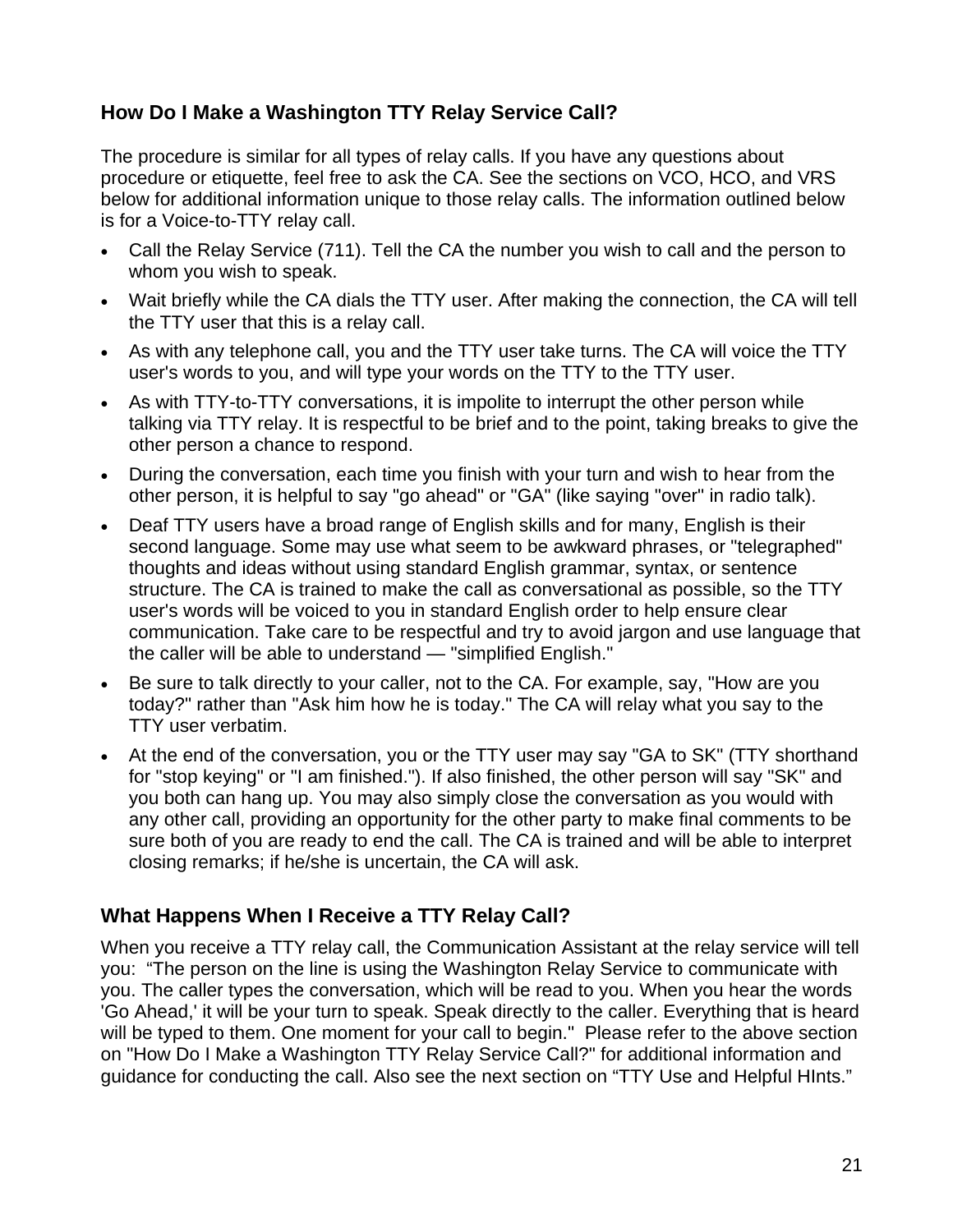#### **Final Notes**

A Relay Service call will likely take a bit longer than a standard telephone call. Be sure to set aside sufficient time for your call. Calls with TeleBraille users may take longer than the average Relay Service call. The TeleBraille unit works like a TTY but uses a refreshable Braille display that takes longer to read than a visual TTY text display. Be patient if the person you are calling takes a little longer to respond.



#### **VOICE CARRY-OVER (VCO)**

Some Deaf or hard-of-hearing people prefer to speak for themselves in telephone conversations, though they cannot hear voice responses from the other party. Voice Carry-Over (VCO) is a service that allows Deaf or hard-of-hearing users to speak directly to the hearing party, having their voice "carried over" via the relay service. When the hearing party responds by voice, then the CA types everything said to the TTY or VCO phone user. (A VCO phone is a combination phone/TTY). For instructions, go to: www.washingtonrelay.com/serv-vco.htm

#### **HEARING CARRY-OVER (HCO)**

Hearing Carry-Over (HCO) allows people with speech disabilities to listen directly to the other party, whose voice is "carried over" rather than being relayed by the CA. The HCO user types the conversation on TTY to the Communication Assistant (CA) who then voices that message to the standard telephone user. For instructions, go to: www.washingtonrelay.com/serv-hco.htm

#### **SPEECH-TO-SPEECH SERVICE (STS)**

Individuals with disabilities that affect the clarity of their speech may have difficulty being understood in standard telephone conversations, particularly if the callers are not well known to each other. Speech-to-Speech (STS) users may have Parkinson's disease, cerebral palsy, multiple sclerosis, ALS, muscular dystrophy, or are people who stutter, have had a laryngectomy, or use speech synthesizers. STS provides an intermediary "communication assistant" (CA) to facilitate effective telephone conversations. STS CAs are trained individuals familiar with many different speech patterns and language recognition skills, and re-voice the person's words exactly and clearly.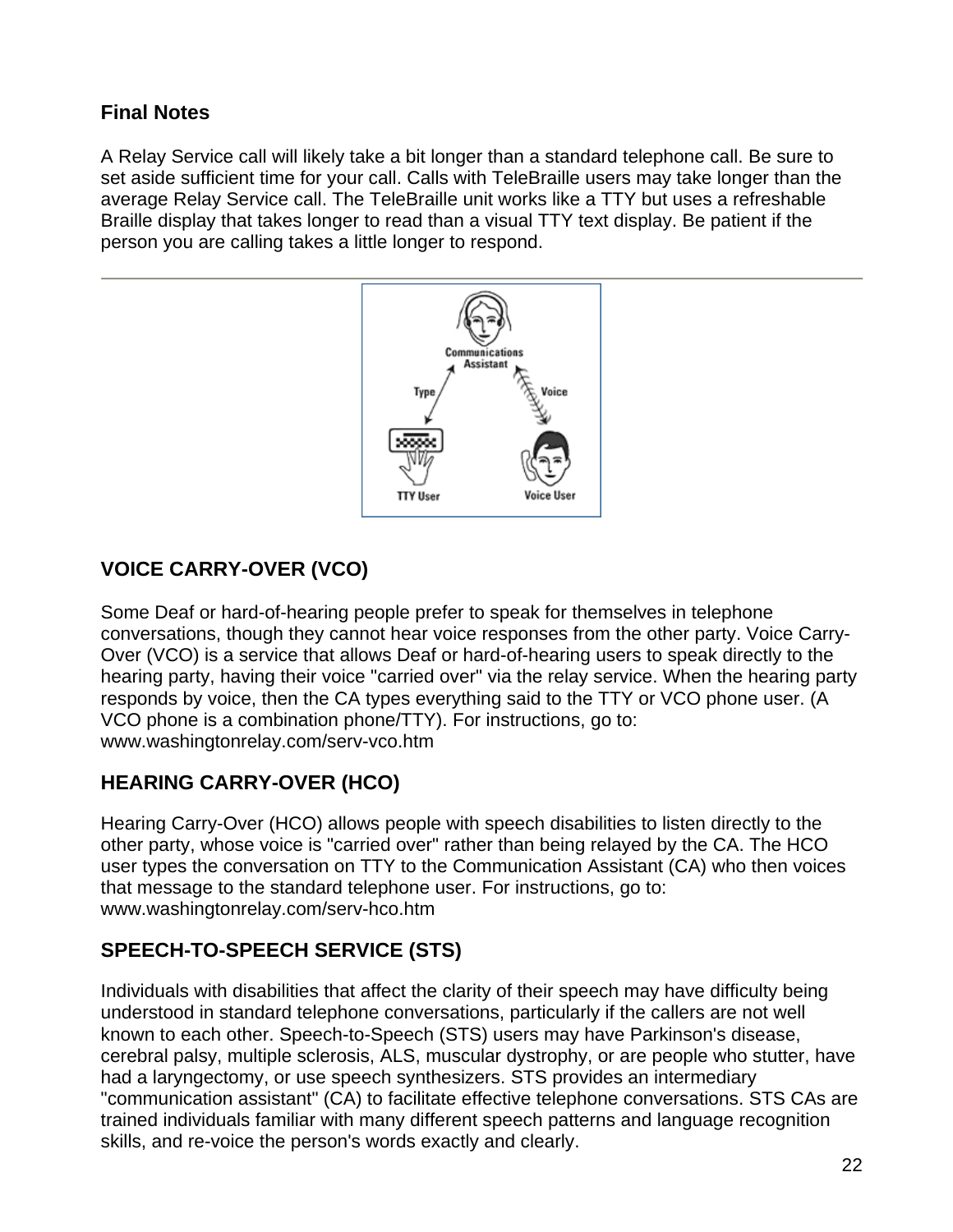#### **VIDEO RELAY SERVICES (VRS)**

Sprint Video Relay Service (VRS) enables users who use sign language to communicate via videoconferencing with a remote Video Interpreter, who then relays the signed communication over the phone, in real time, to the hearing party. By using sign language over the full motion video, sign language users are able to fully express themselves in their natural language and convey facial expression and cues to ensure nothing gets lost in the translation. With Video Relay Service, there's no typing for the TTY user, no extended delay – just hassle-free, and faster communication that flows as freely as natural conversation.

#### **Washington Relay Service telephone numbers:**

|                              | 1-800-833-6388 TTY  or simply use the faster, easier 711 |
|------------------------------|----------------------------------------------------------|
| 1-800-833-6384 Voice         |                                                          |
| 1-800-833-6385 TeleBraille   |                                                          |
|                              | 1-877-833-6341 Speech-to-Speech                          |
| 1-877-833-6399 Spanish TTY   |                                                          |
| 1-877-833-6398 Spanish Voice |                                                          |
| 1-900-646-3323 900 Services  |                                                          |

For more information on TRS, contact Sprint Relay Customer Service:

| Telephone: | 1-800-676-3777 Voice or TTY |
|------------|-----------------------------|
| Fax:       | 1-877-877-3291              |
| e-mail:    | TRSCustServ@mail.sprint.com |
| Web:       | www.washingtonrelay.com.    |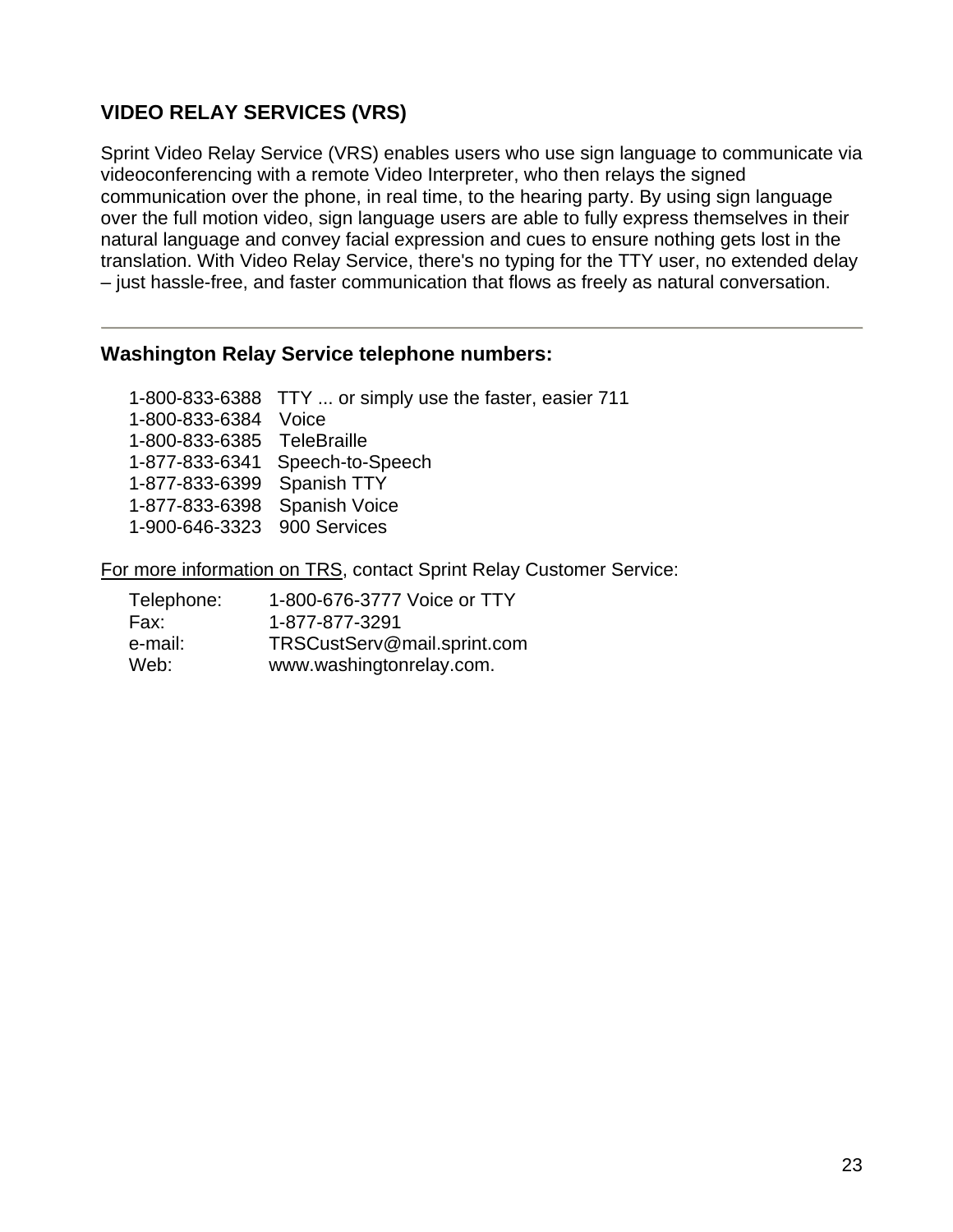## **TTY USE AND "HELPFUL HINTS"**

#### **General Background**

TTYs are communications devices that do not use voice, but have keyboards (just like a typewriter) and visual displays for text-based conversations. While TTYs are used primarily by Deaf, hard of hearing, late deafened, or Deaf-Blind individuals, some individuals with disabilities that affect their ability to produce clear speech also use TTYs.

#### **English Skills of TTY Users**

Deaf TTY users have a broad range of English skills. For many Deaf individuals, English is their second language. As for anyone for whom English is a second language, he or she may use what seem to be awkward phrases, misspell words (though anyone is capable of a "typo"), or "telegraph" thoughts and ideas without using standard English grammar, syntax, or sentence structure. Take care to be respectful and try to use language that the caller will be able to understand – "simplified English." Just as translating from French to Spanish presents unique challenges, American Sign Language ("ASL," visual) and English (print, spoken) are not the same languages.

#### **TTY Etiquette**

Here are some basic rules of "etiquette" for TTY communication, in no order of importance, stated briefly. Following is a more complete explanation of each.

- 1. Greet a TTY caller the same as you would a voice caller; be sure to include your name.
- 2. Take turns and do not interrupt the other person (unless there is an emergency).
- 3. If you are interrupted by someone during your TTY conversation, type "pls hd" which means "please hold."
- 4. When providing a lot of information, take breaks, allowing the caller to ask questions or comment.
- 5. Use abbreviations that can be clearly understood in the context of the conversation and use common TTY abbreviations.
- 6. Don't worry about spelling errors if your meaning is clear within the context.
- 7. Don't worry about grammatical punctuation (such as upper/lower case, periods or commas – simply put a few spaces in between sentences).
- 8. Spell out numbers.
- 9. If you make a spelling or other error that may result in confusion or incorrect details being relayed, don't backspace and correct ... simply type "xx" then re-start the word or phrase.
- 10. Inflections. Insert words such as "smile" or "grin" or "sigh" to indicate attitude.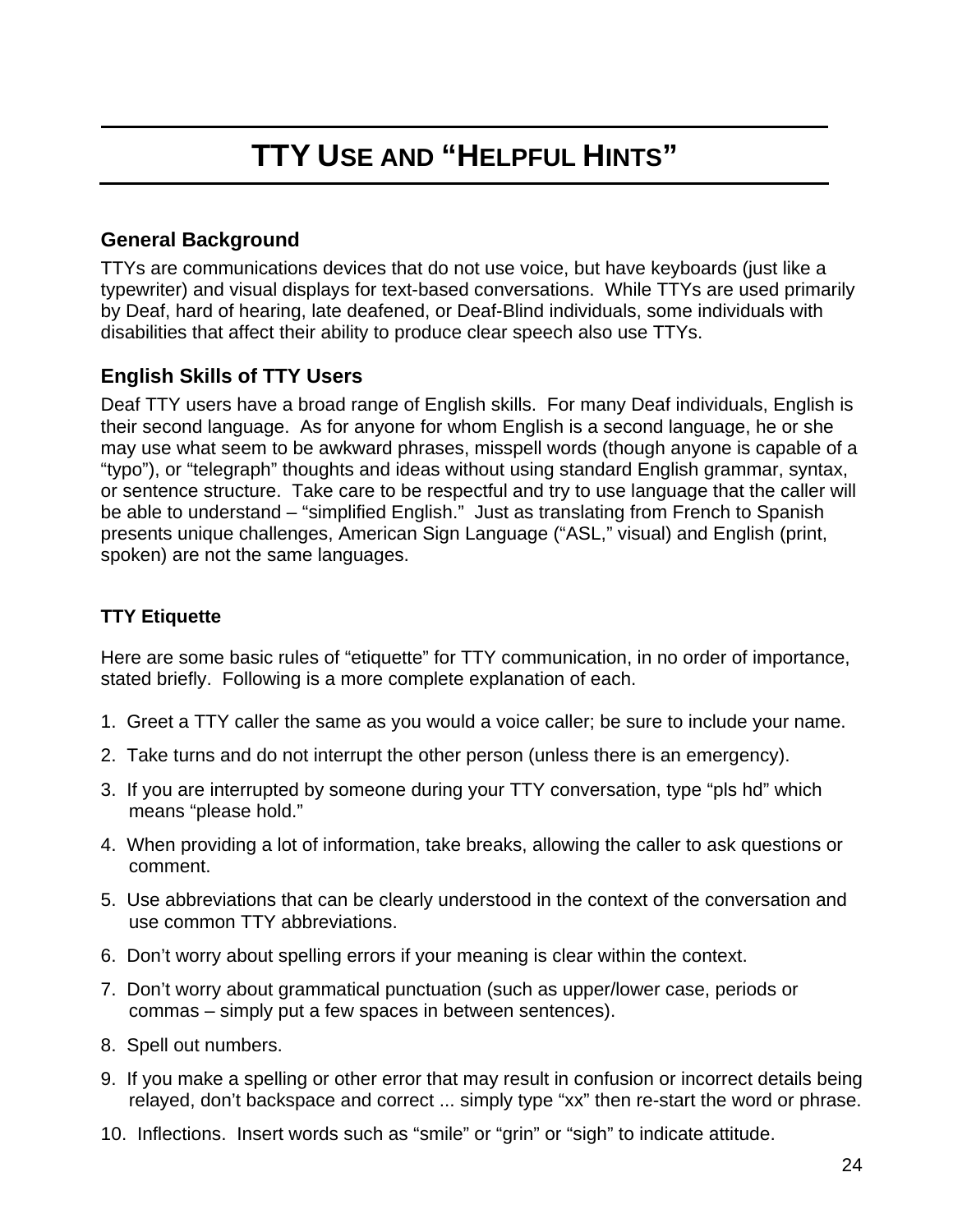11. When you've reached an ending point for the conversation, you may type "GA to SK" ["Go Ahead, (I am ready) to Stop Keying"] to indicate to the other person you are finished and ready to end the conversation.

### **Additional Information on Rules of Etiquette**

**1. Greet a TTY caller the same as you would a voice caller; be sure and include your name.** Answer the call with the same information you would a voice call – "Office of Civil Rights. This is [your name]. How may I help you?" ... or whatever your company typically uses. Sometimes when people are uncomfortable with using TTYs and/or their typing may take longer, they will modify and/or abbreviate their usual greeting.

**2. Take turns and do not interrupt the other person (unless there is an emergency).** Always let the other person complete what he or she would like to say, after which "GA" (which means "Go Ahead") will appear on the TTY display. To start typing or to interrupt before the person has typed "GA" is considered rude or disrespectful. When you see "GA," it is your turn to type. Remember to type "GA" when you're finished, so the other person knows to respond. This is similar to "over and out" or simply "out" when communicating by radio; it's a cue that it's the other person's turn.

**3. If you are interrupted by a person during your TTY conversation, type "pls hd" which means "please hold."** Don't just stop typing when interrupted, leaving the TTY caller wondering where you are. Type "Pls Hd" or "Please Hold" to let the other person know you need to take a break from the conversation. If you like, you may even type, "Pls Hd ... Someone in our office needs help." When you've completed the other business, simply resume typing since it is still your turn in the conversation. You may prefer to tell the person who wants to interrupt that you are on a TTY call, and ask him/her to please wait until the call is finished. If you are interrupted while the caller is typing, hopefully you have a printer on the TTY and you may "catch up" on what was typed during the interruption.

While on a standard voice telephone call, the caller may hear the interruption taking place and your response to that interruption, or you might quickly say "just a minute." In hearing culture, this is acceptable etiquette. Via TTY, there is no way for the TTY user to know what's going on without you giving a cue.

**4. When providing a lot of information, take breaks, allow the caller to ask questions or comment.** Turn-taking is an important part of TTY calls. It can be frustrating in any conversation if one person goes on and on. In hearing culture, it is acceptable to jump in and express your question or ask for clarification. Since one of the rules of TTY etiquette is to avoid interrupting, it is good practice to be brief and clear, breaking up information you are providing and allow for questions or comments by the caller along the way.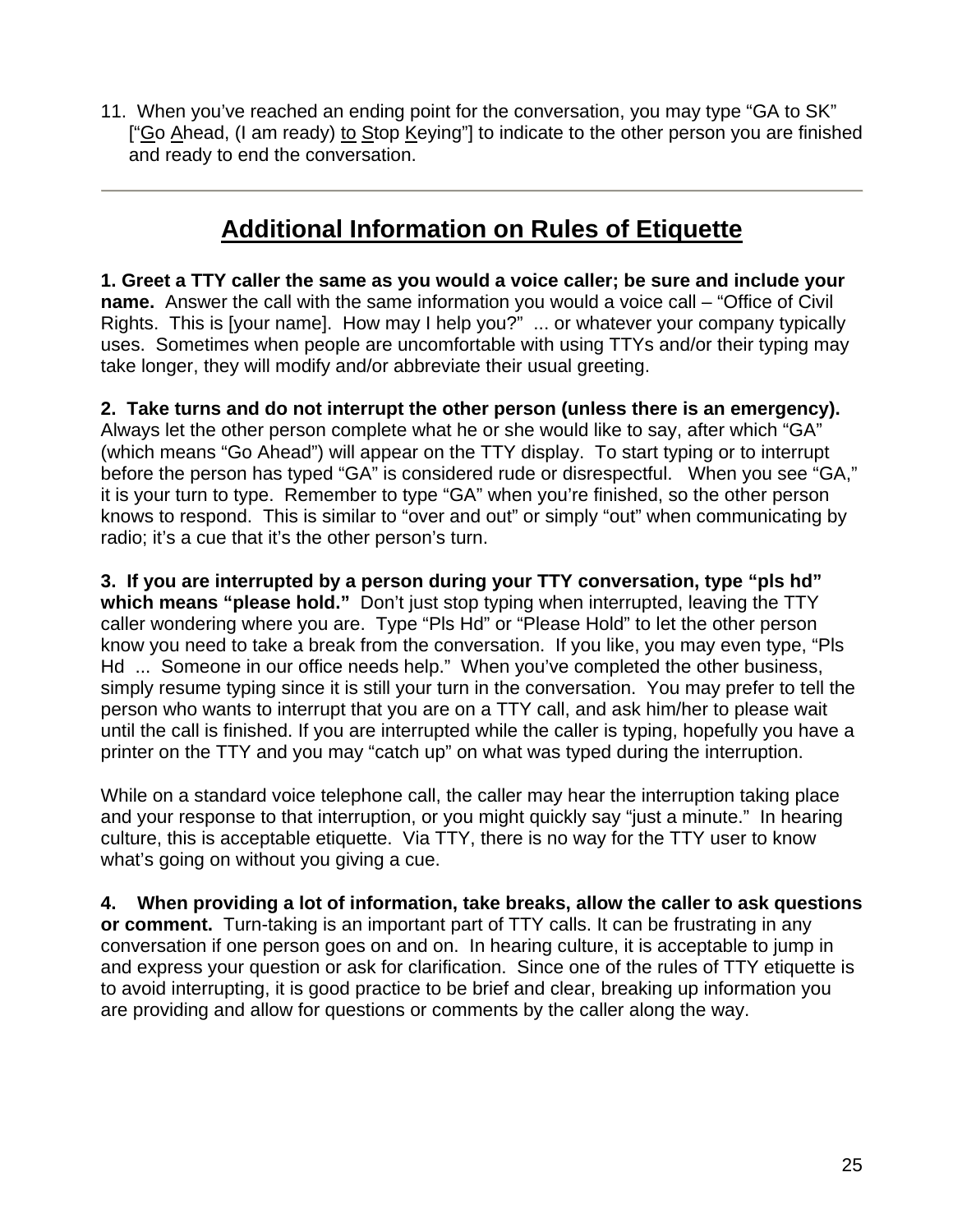**5. Use abbreviations that can be clearly understood in the context of the conversation and commonly used TTY abbreviations:**

| ga  | go ahead |            | question mark      |
|-----|----------|------------|--------------------|
| u   | you      | cld or wld | could or would     |
|     | are      | ΙV         | leave (so  Iv msg) |
| nbr | number   | mtg        | meeting            |
| pls | please   | hmm        | thinking           |
| hd  | hold     | tmw        | tomorrow           |
| msg | message  | ha ha      | laughter           |

**6. Don't worry about spelling errors if your meaning is clear within the context of the conversation.** If your meaning is clear, e.g., typing "new yirk" rather than "new york," don't worry about making any correction. If you are relaying important detailed information (name, address, telephone number, etc.), then simply type "xx" then restart the word or phrase. Particularly for individuals who have vision disabilities in addition to a hearing or speech disability, it can be difficult to "track" with the visual display. It is much simpler for you and easier for the other person to track if you continue typing, indicating an error with "xx" then restarting the word or phrase, etc.

**7. Don't worry about punctuation.** It is acceptable in TTY conversations to omit upper/lower case letters and to skip many types of punctuation. This is due to simple economy, ESL issues, and developed/accepted practices. If your TTY has a printout, you will notice that there is no upper/lower case within each person's part of the conversation. One person's text is in all lower case, and the other person's text is in all upper case. This makes it easier to follow the conversation on the resultant "tape."

**8. Spell out numbers.** Dependent upon the TTY you are using, it may have a keyboard that has separate keys for numbers, or you may need to use the "Shift" key to type numbers. Regardless, numbers can be difficult to read so many individuals prefer that you spell out numbers to ensure no misunderstandings. If you do choose to use numbers, follow up by spelling them out, for confirmation.

**9. If you make a spelling error or typo ... don't backspace to correct it.** Particularly for those who also have "low vision" and use a large visual display, tracking with text is difficult already. If you make a typo, simply type "xx" then restart the sentence or the word and continue your part of the conversation. And don't worry about everything being perfect (unless you are giving the person information that must be correct – name, telephone number, etc.). We all make typos, and many of them are close enough that the other person knows what we mean; typing "xx" and restarting may be more disruptive than helpful.

**10. Inflections.** With text-based communication, it can be difficult to indicate inflection or emotion, just as in e-mail messages. (How many of us have felt uncertain about an emailer's intent – terse, rude, serious or teasing us?) Via voice telephone conversations, you can "hear" a smile or laugh. Common in TTY conversations are typing expressions such as "smile" "ha" "grin" or "sigh." Using these expressions, separated in the text by several spaces, allows you to personalize your conversation, provide cues about intent behind words, and help the other person feel more comfortable.